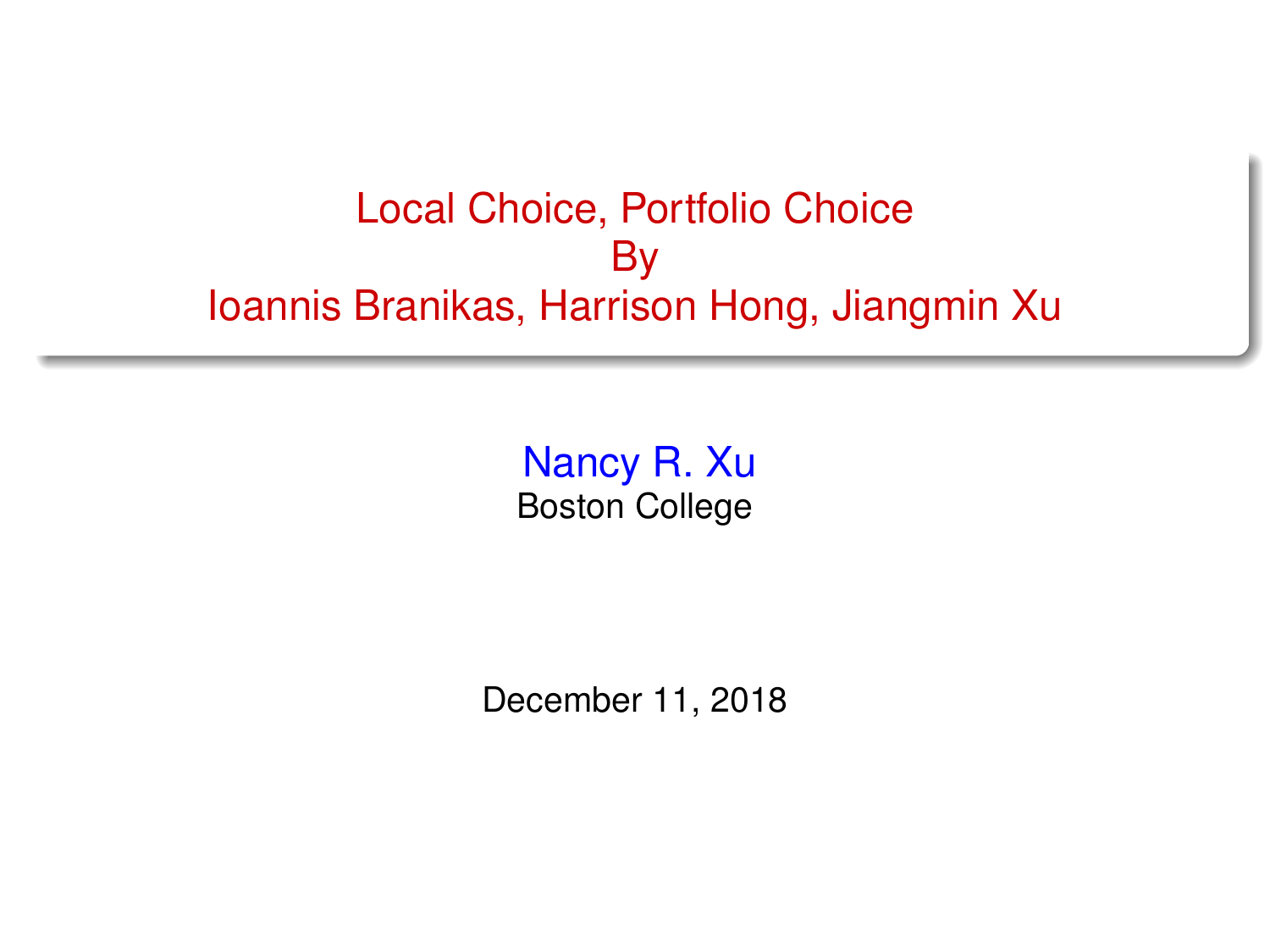<span id="page-1-0"></span>

§ Revisit the location bias phenomenon in household portfolio choice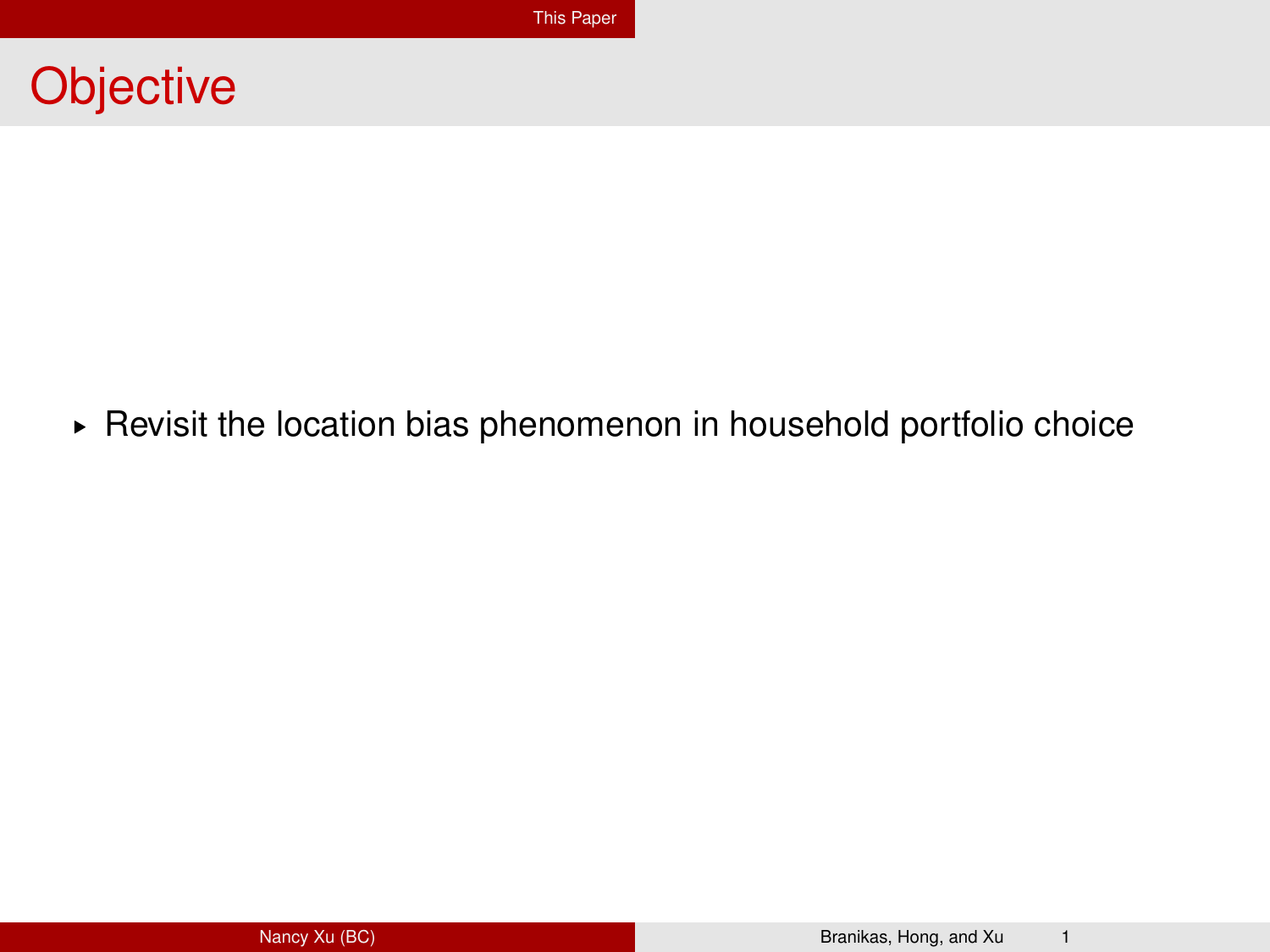#### **Objective**

► Revisit the location bias phenomenon in household portfolio choice by recognizing that the widely-agreed proximity proxy is highly endogenous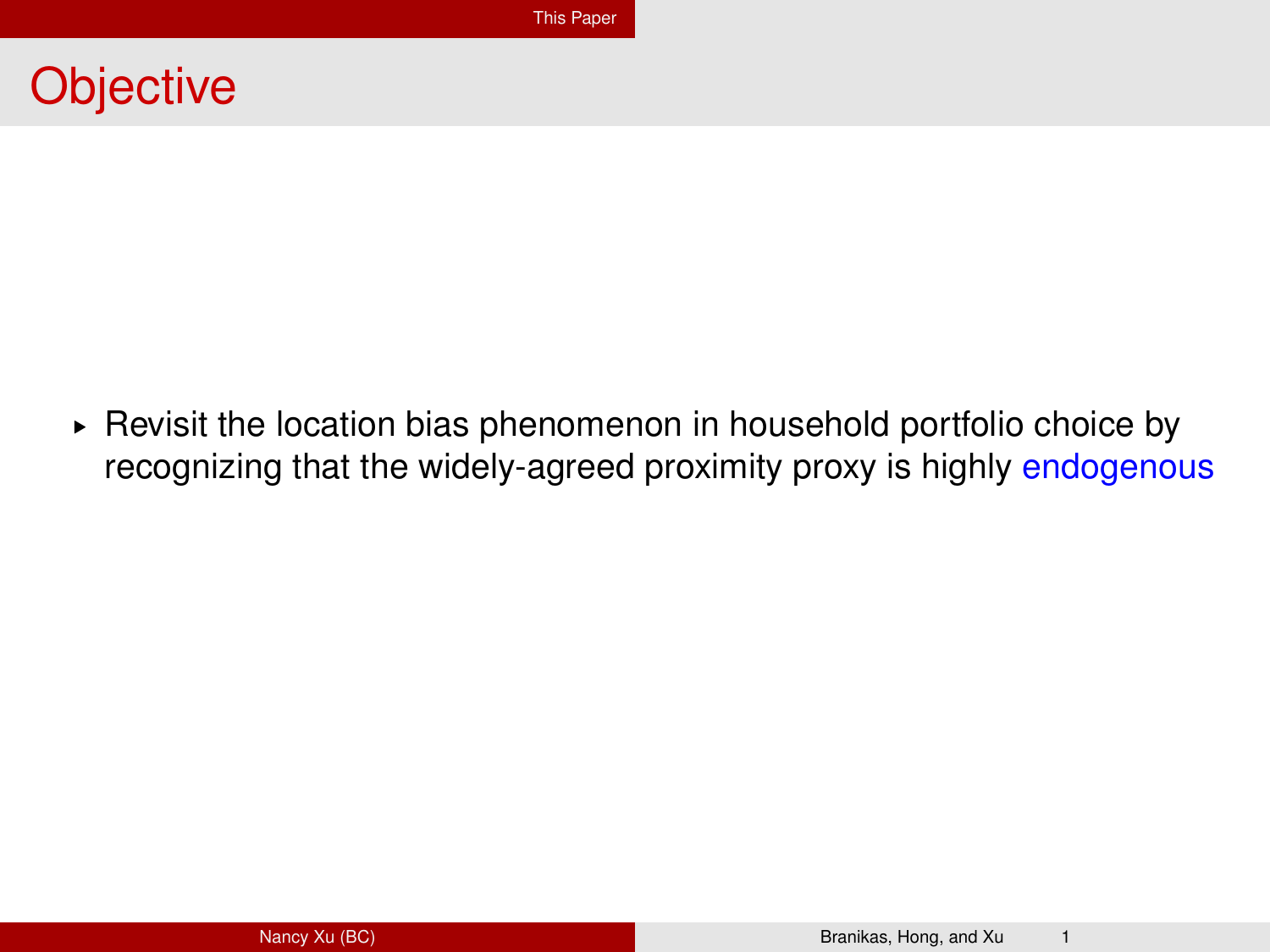#### **Objective**

► Revisit the location bias phenomenon in household portfolio choice by recognizing that the widely-agreed proximity proxy is highly endogenous and by yielding a causal inference of proximity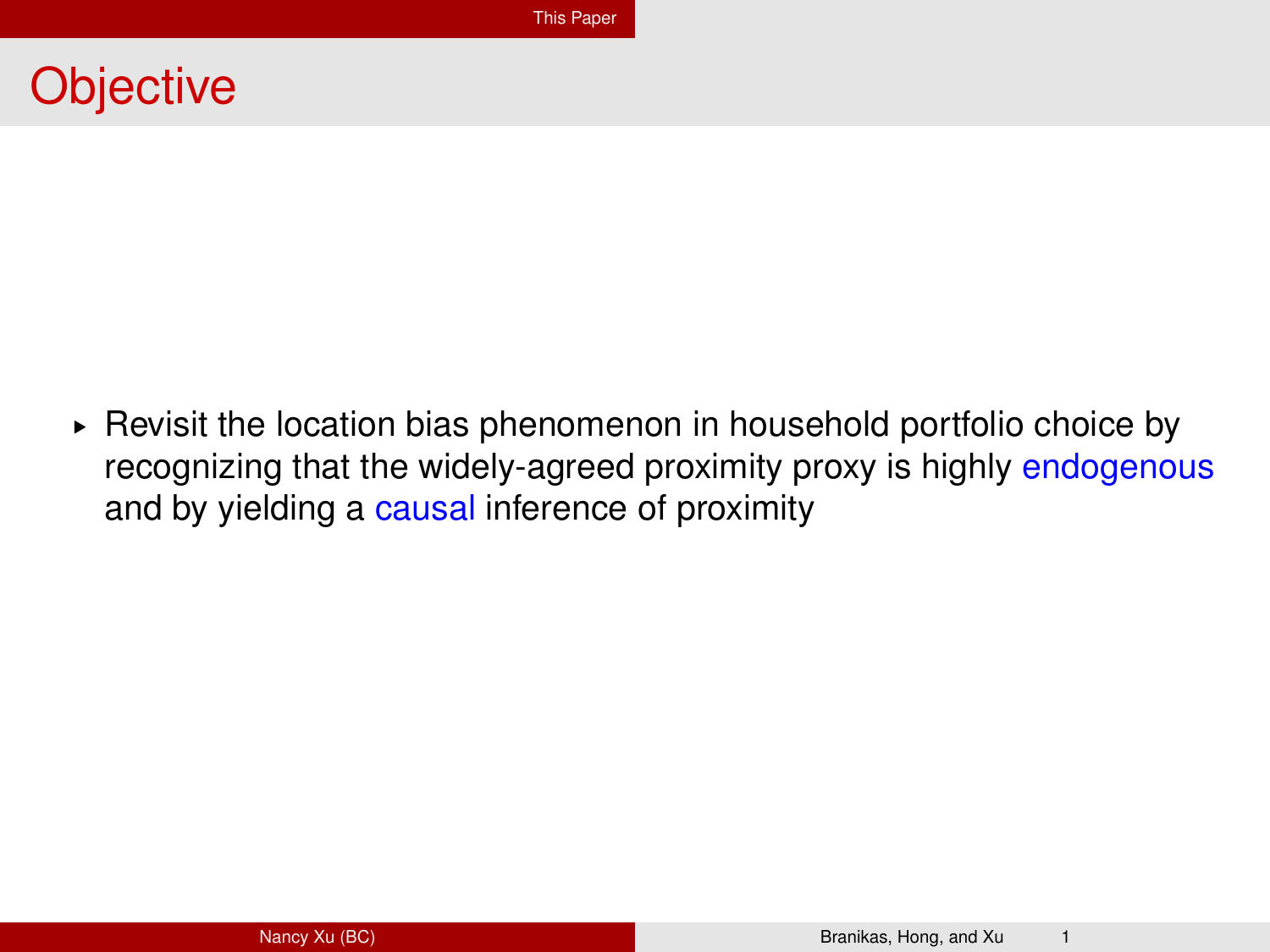▶ The home bias puzzle(s): investors tend to hold more "home" assets with respect to the CAPM benchmark: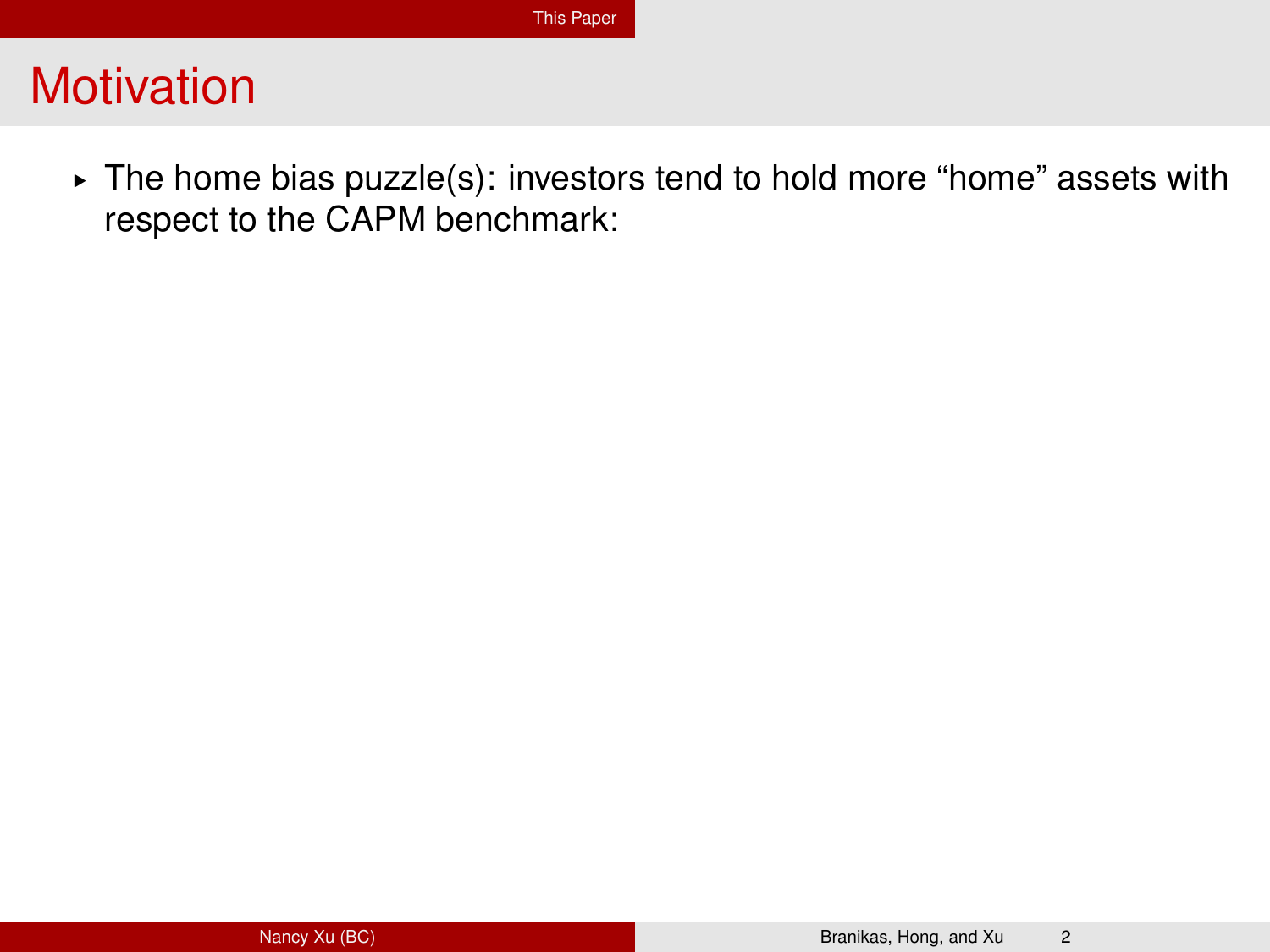- $\triangleright$  The home bias puzzle(s): investors tend to hold more "home" assets with respect to the CAPM benchmark:
	- $\Rightarrow$  Macro, International evidence: Found in both stock and bond markets

long literature (e.g., French and Poterba, 1991; Coeurdacier and Rey, 2013; Maggiori, Neiman and Schreger, 2018; Xu, 2018)

 $\Rightarrow$  Micro, Household evidence: This paper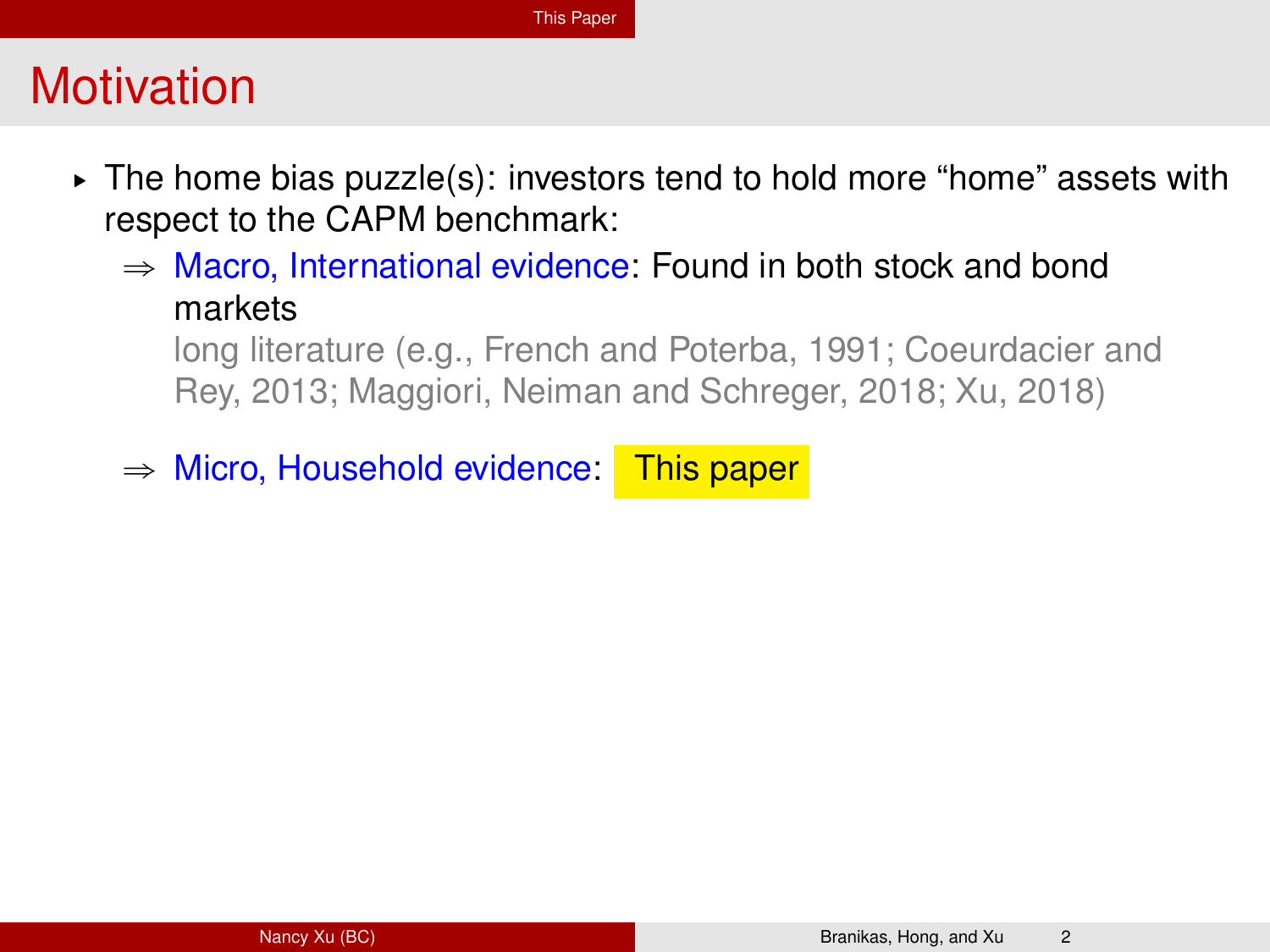- $\triangleright$  The home bias puzzle(s): investors tend to hold more "home" assets with respect to the CAPM benchmark:
	- $\Rightarrow$  Macro, International evidence: Found in both stock and bond markets

long literature (e.g., French and Poterba, 1991; Coeurdacier and Rey, 2013; Maggiori, Neiman and Schreger, 2018; Xu, 2018)

- $\Rightarrow$  Micro, Household evidence: This paper
- § Extant local bias explanations: Proximity
	- $\Rightarrow$  Familiarity heuristic; Heath and Tversky (1991), French and Poterba (1991), Huberman (2001)
	- $\Rightarrow$  Keeping up with the Joneses' preferences; DeMarzo, Kaniel, and Kremer (2004), Gomez, Priestley, and Zapatero (2009), Hong, Jiang, Wang, and Zhao (2014)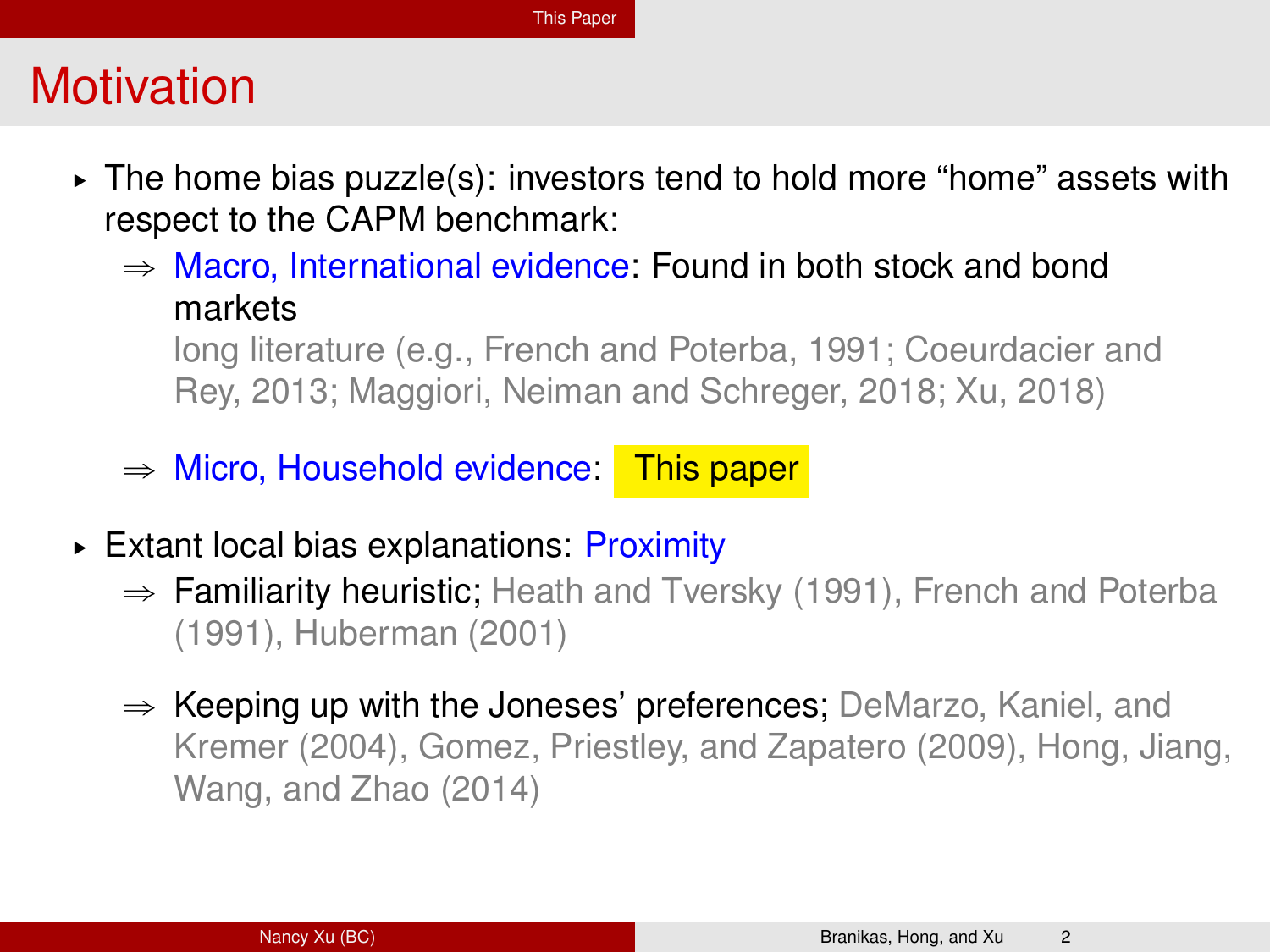- $\triangleright$  The home bias puzzle(s): investors tend to hold more "home" assets with respect to the CAPM benchmark:
	- $\Rightarrow$  Macro, International evidence: Found in both stock and bond markets

long literature (e.g., French and Poterba, 1991; Coeurdacier and Rey, 2013; Maggiori, Neiman and Schreger, 2018; Xu, 2018)

- $\Rightarrow$  Micro, Household evidence: This paper
- ► Extant local bias explanations: Proximity
	- $\Rightarrow$  Familiarity heuristic; Heath and Tversky (1991), French and Poterba (1991), Huberman (2001)
	- $\Rightarrow$  Keeping up with the Joneses' preferences; DeMarzo, Kaniel, and Kremer (2004), Gomez, Priestley, and Zapatero (2009), Hong, Jiang, Wang, and Zhao (2014)
- ► However, latent assumption: HH locate randomly This paper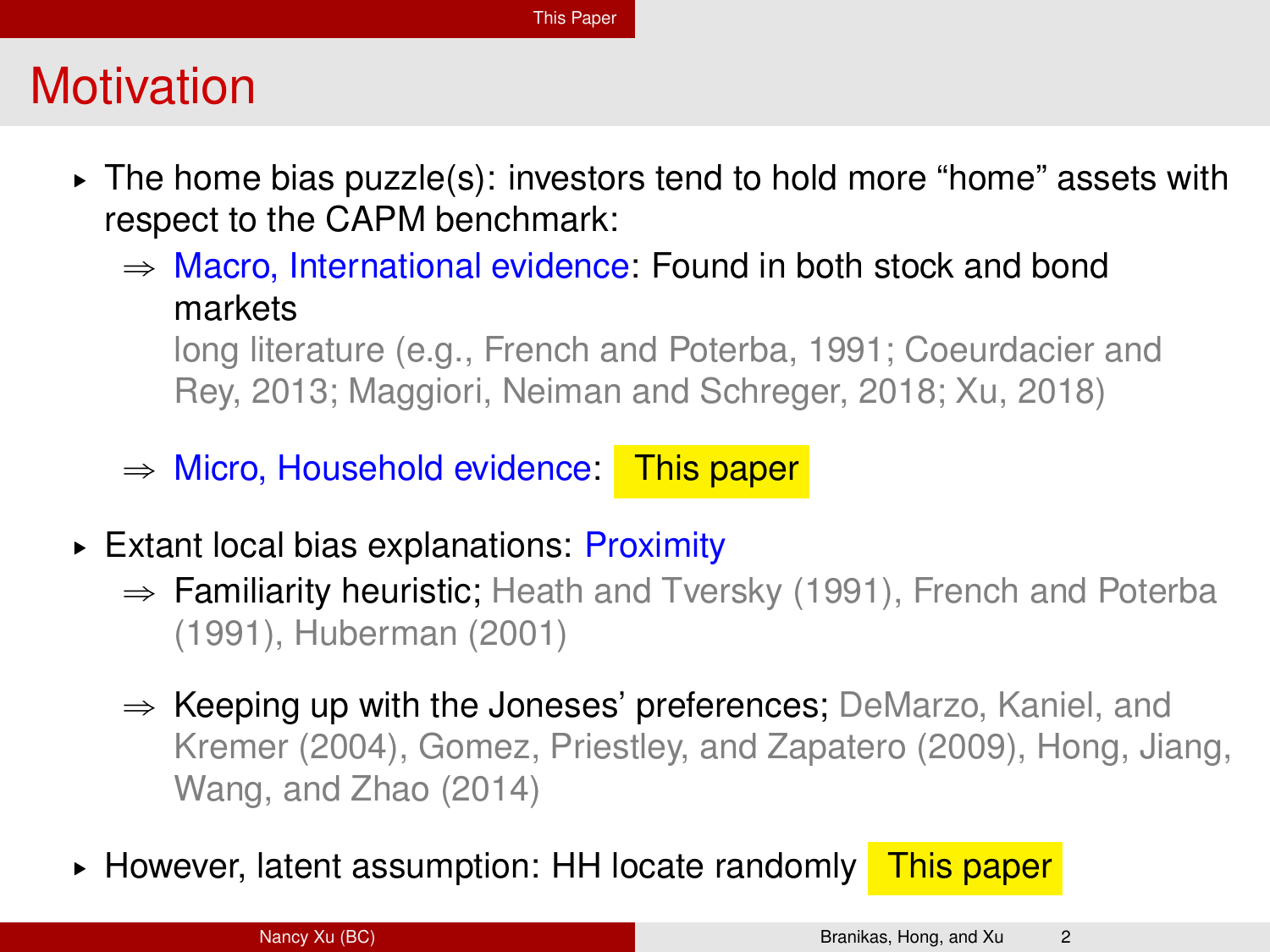$\triangleright$  The distance/proximity can be endogenous: For instance, in location choice models from urban economics (McFadden (1978)), agents optimally locate in cities that provide them with the highest utility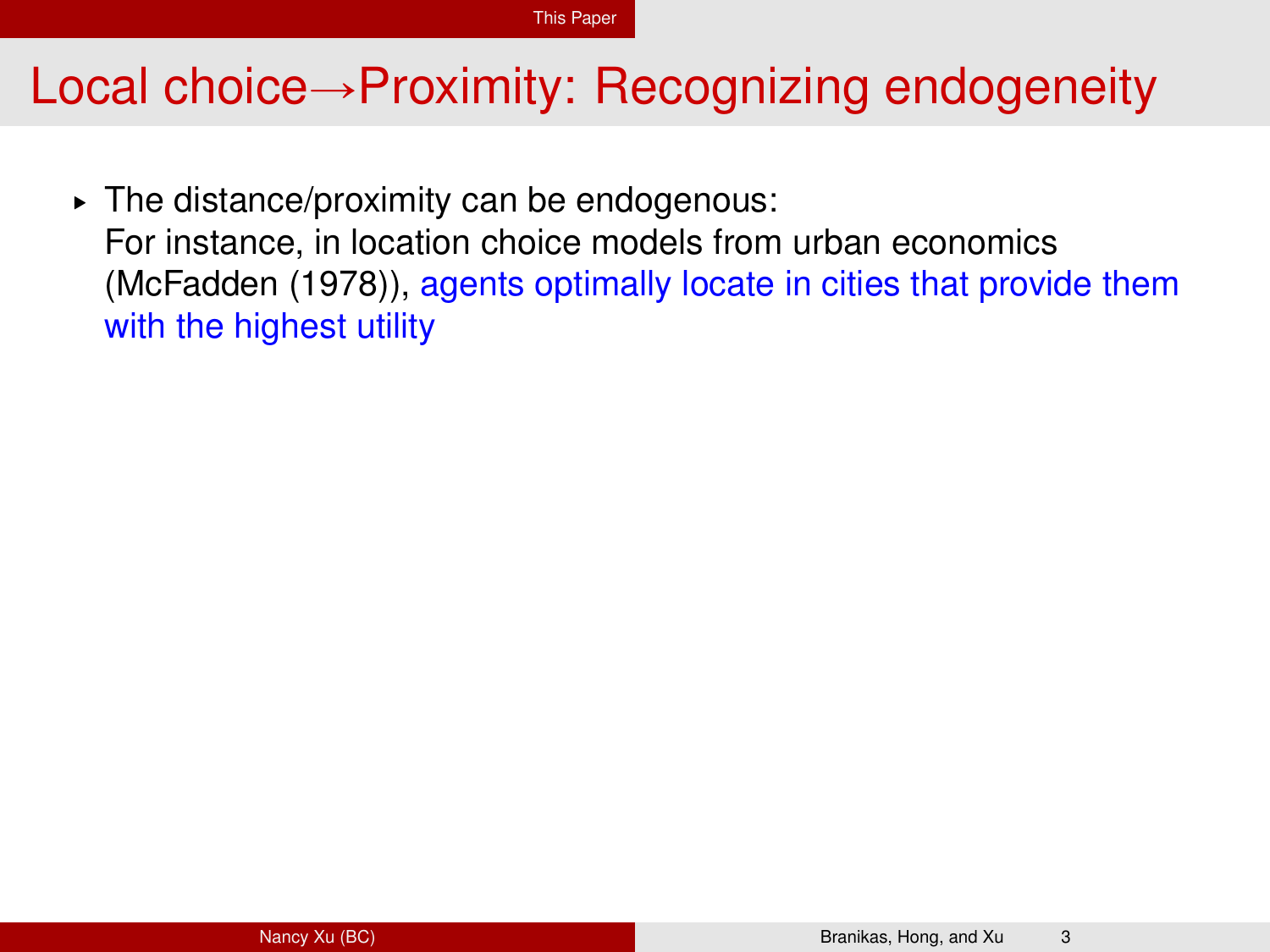- $\triangleright$  The distance/proximity can be endogenous: For instance, in location choice models from urban economics (McFadden (1978)), agents optimally locate in cities that provide them with the highest utility
- § Self-selection / Location choice:
	- 1. Pecuniary motive: productivity Example: Affordable housing, climate, recreations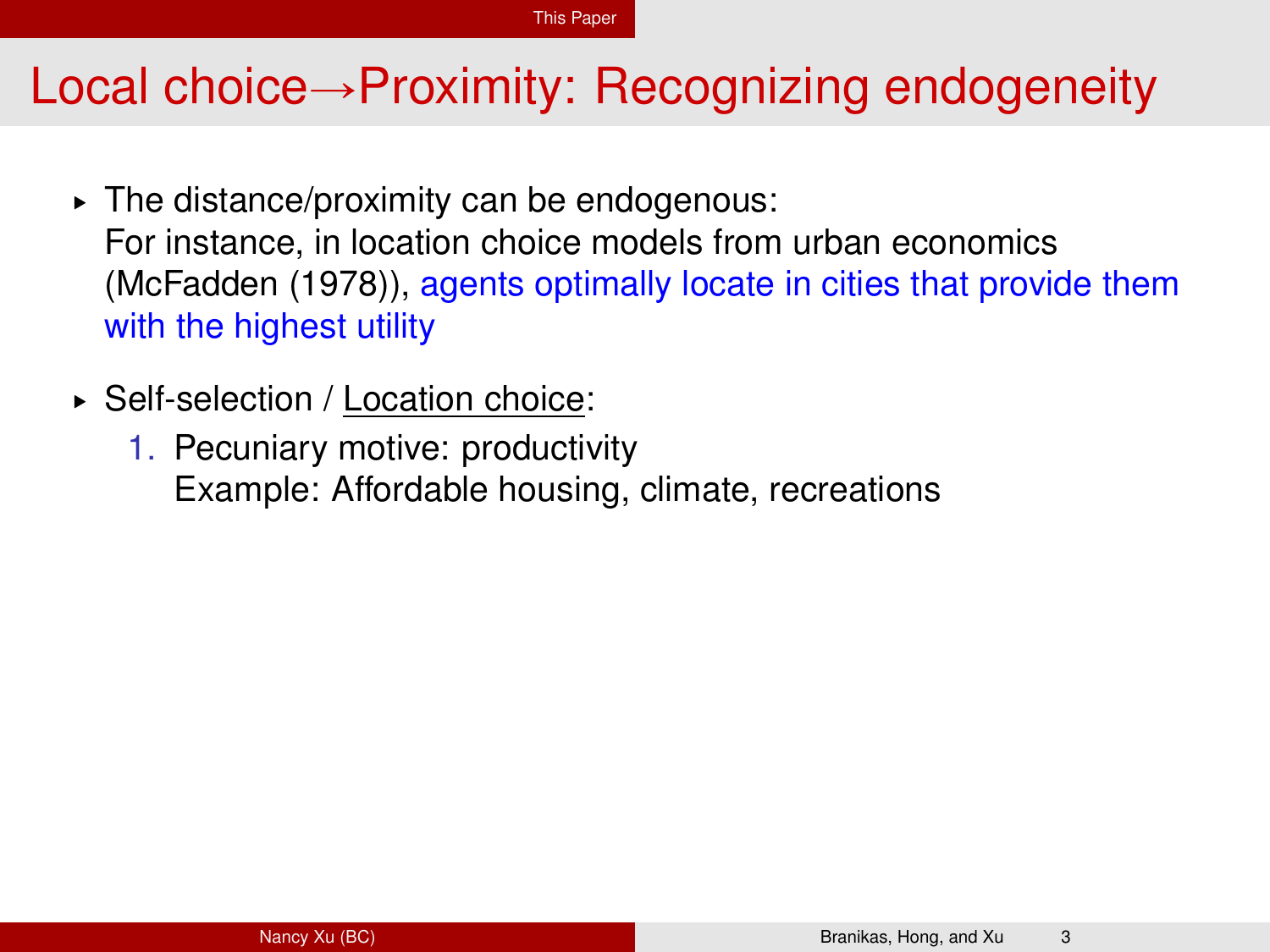- $\triangleright$  The distance/proximity can be endogenous: For instance, in location choice models from urban economics (McFadden (1978)), agents optimally locate in cities that provide them with the highest utility
- § Self-selection / Location choice:
	- 1. Pecuniary motive: productivity Example: Affordable housing, climate, recreations
	- 2. Non-pecuniary motive: life, leisure or recreational Example: Subjective expectations about the economic prospects of a city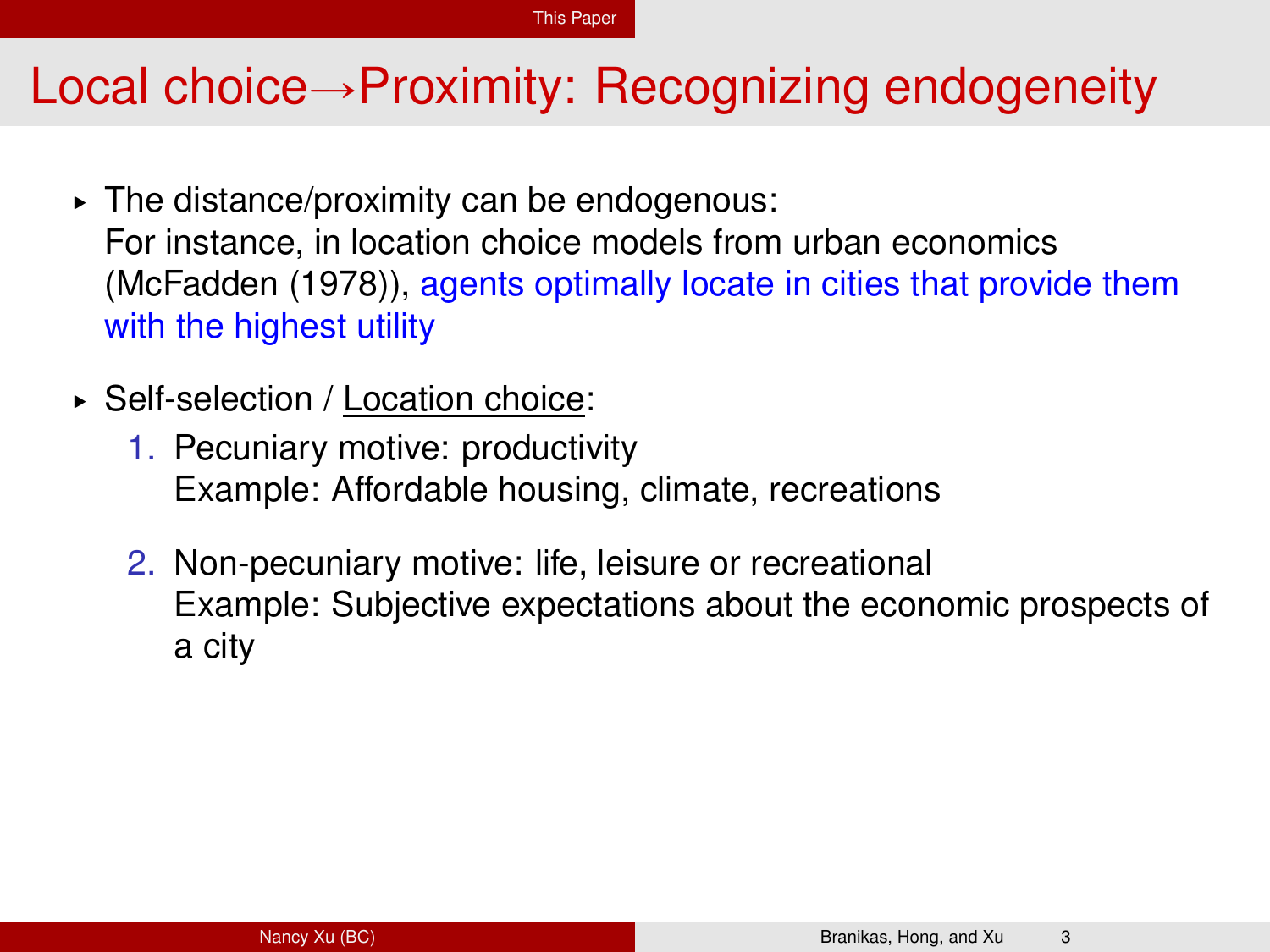- $\triangleright$  The distance/proximity can be endogenous: For instance, in location choice models from urban economics (McFadden (1978)), agents optimally locate in cities that provide them with the highest utility
- § Self-selection / Location choice:
	- 1. Pecuniary motive: productivity Example: Affordable housing, climate, recreations
	- 2. Non-pecuniary motive: life, leisure or recreational Example: Subjective expectations about the economic prospects of a city

 $\Rightarrow$  Higher expectation of the city's prospective, local choice; being optimistic about local stocks, home bias in portfolio choice explained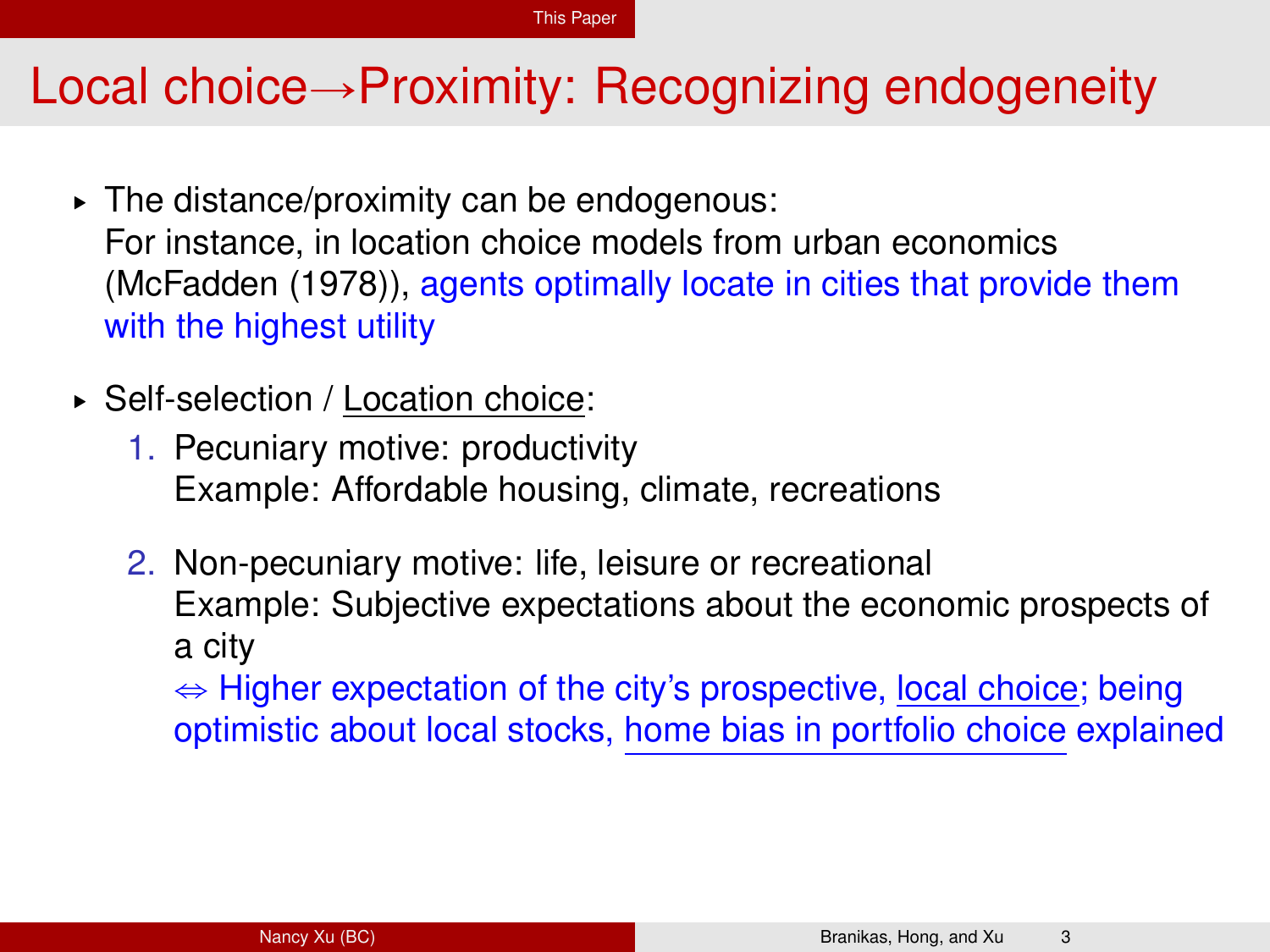- $\triangleright$  The distance/proximity can be endogenous: For instance, in location choice models from urban economics (McFadden (1978)), agents optimally locate in cities that provide them with the highest utility
- § Self-selection / Location choice:
	- 1. Pecuniary motive: productivity Example: Affordable housing, climate, recreations
	- 2. Non-pecuniary motive: life, leisure or recreational Example: Subjective expectations about the economic prospects of a city  $\Leftrightarrow$  Higher expectation of the city's prospective, local choice; being optimistic about local stocks, home bias in portfolio choice explained
- $\triangleright$  Tension: Is it really the economic prospective expectation (thus optimism) or distance that explains allocation bias?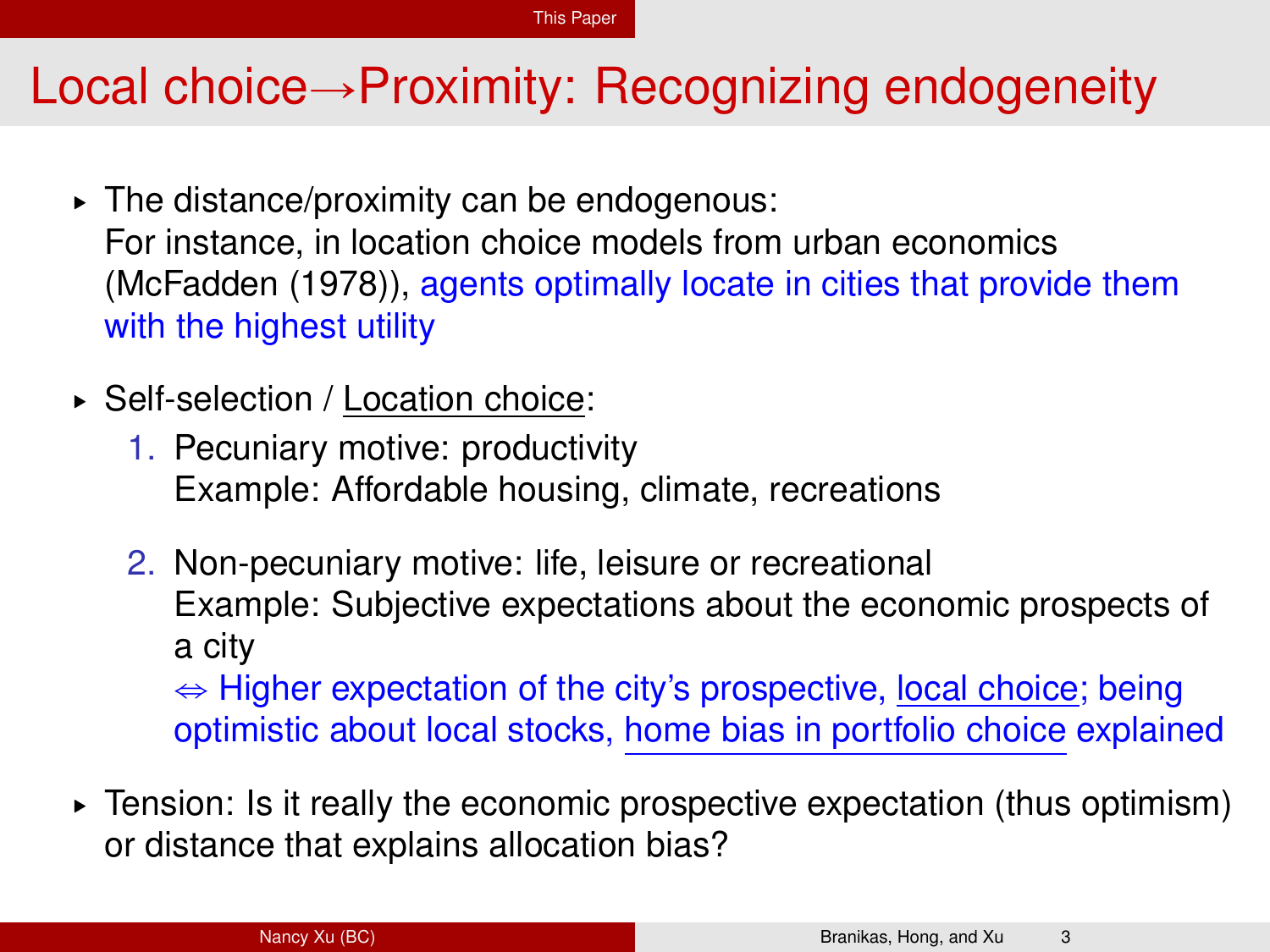$\triangleright$  Develop a methodology to account for the effect of endogenous location decisions on household portfolio choice by utilizing location-choice models from urban economics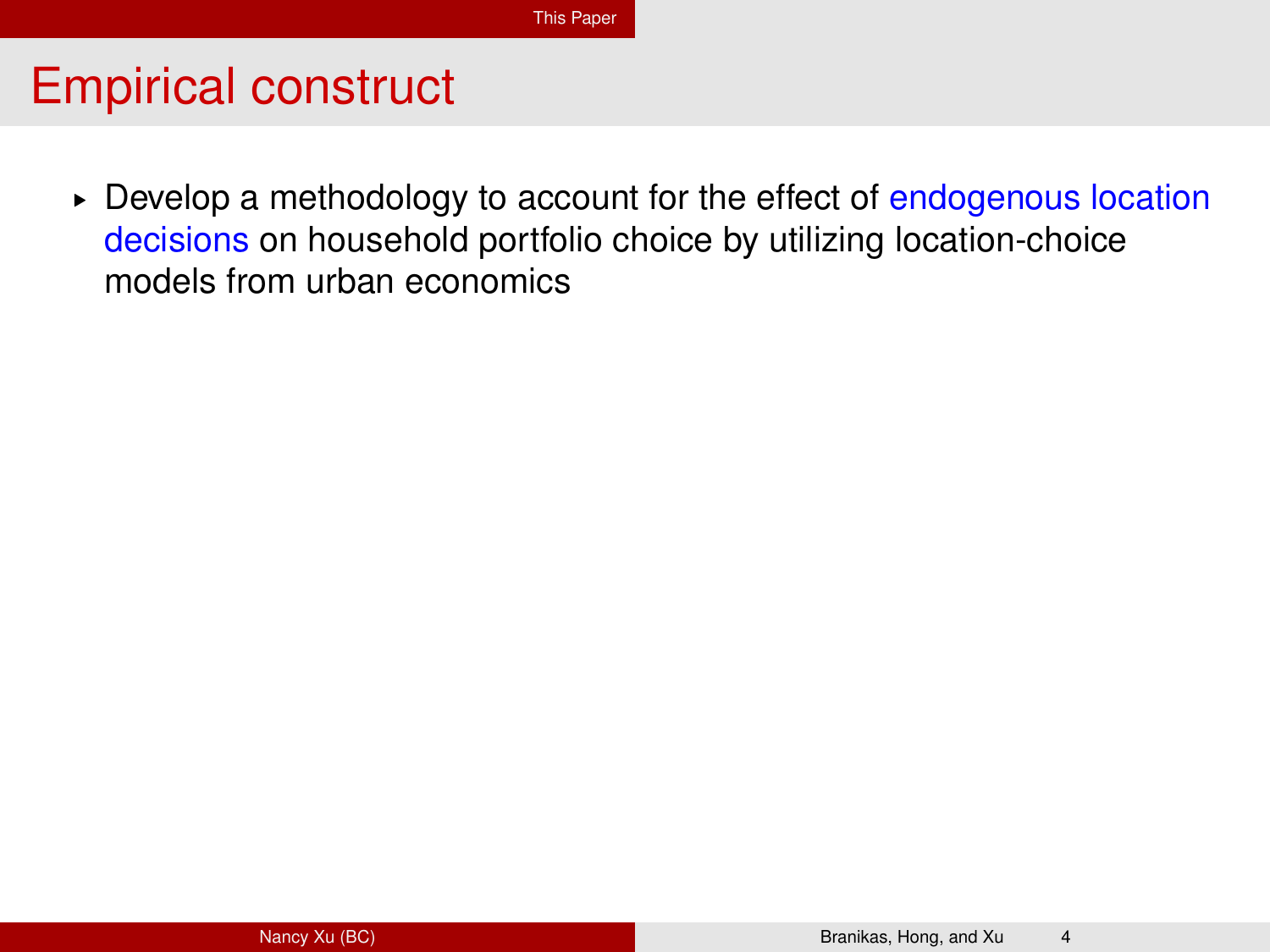- $\triangleright$  Develop a methodology to account for the effect of endogenous location decisions on household portfolio choice by utilizing location-choice models from urban economics
- § Index:
	- $\Rightarrow$  HH $\cdot$ *i*
	- $\Rightarrow$  period: *t*
	- $\Rightarrow$  stock/firm: *j*
	- $\Rightarrow$  city in which HH *i* resides: *c*
	- $\Rightarrow$  city in which stock *j* is headquartered: *h*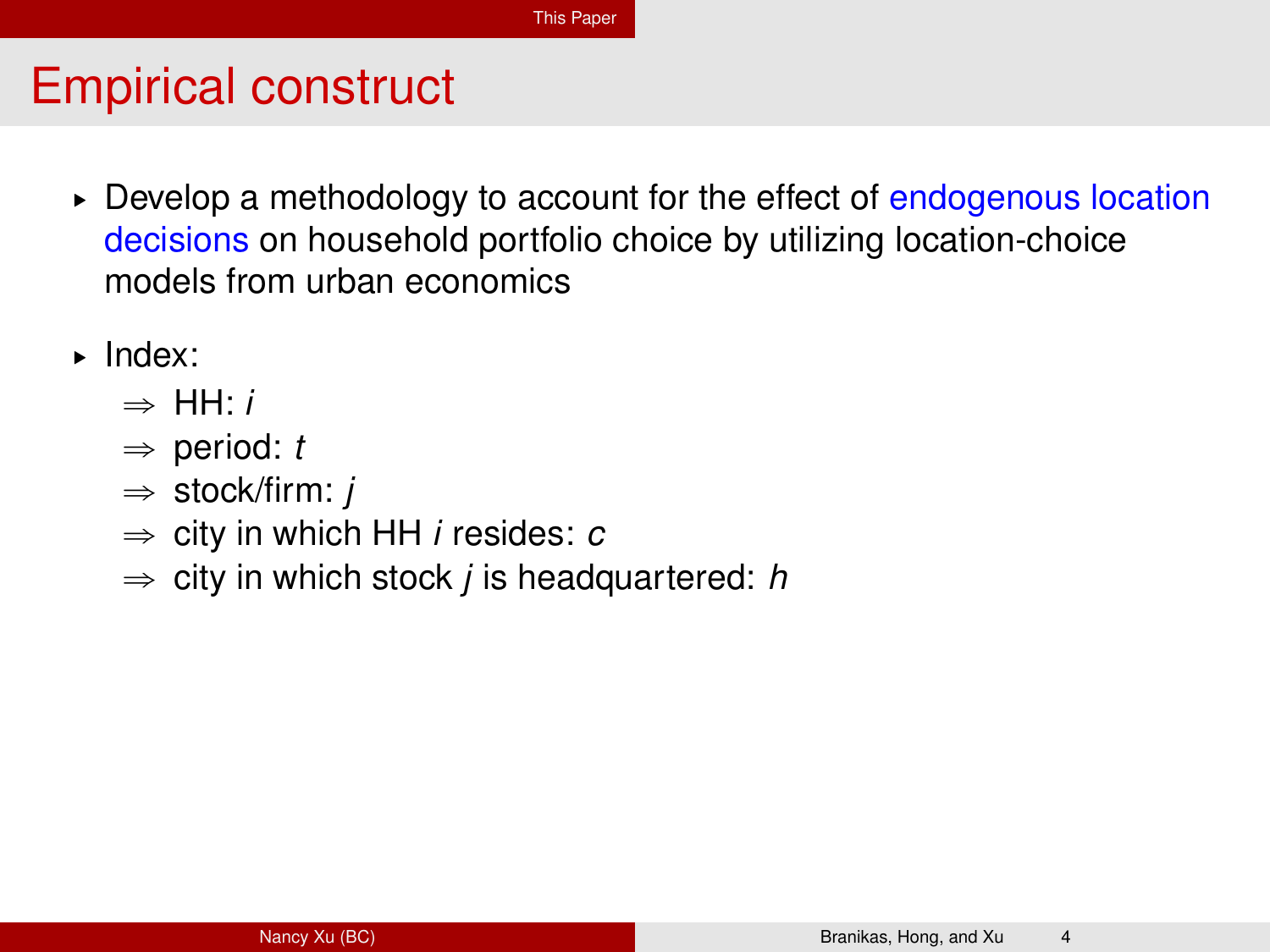- $\triangleright$  Develop a methodology to account for the effect of endogenous location decisions on household portfolio choice by utilizing location-choice models from urban economics
- § Index:
	- $\rightarrow$  HH $\cdot$ *i*
	- $\Rightarrow$  period: *t*
	- $\Rightarrow$  stock/firm: *j*
	- $\Rightarrow$  city in which HH *i* resides: *c*
	- $\Rightarrow$  city in which stock *j* is headquartered: *h*
- ► Stage 1: Reduced-form model of distance between residence and stock headquarter, *disti*,*c*,*h*,*<sup>j</sup>* [main "independent" variable]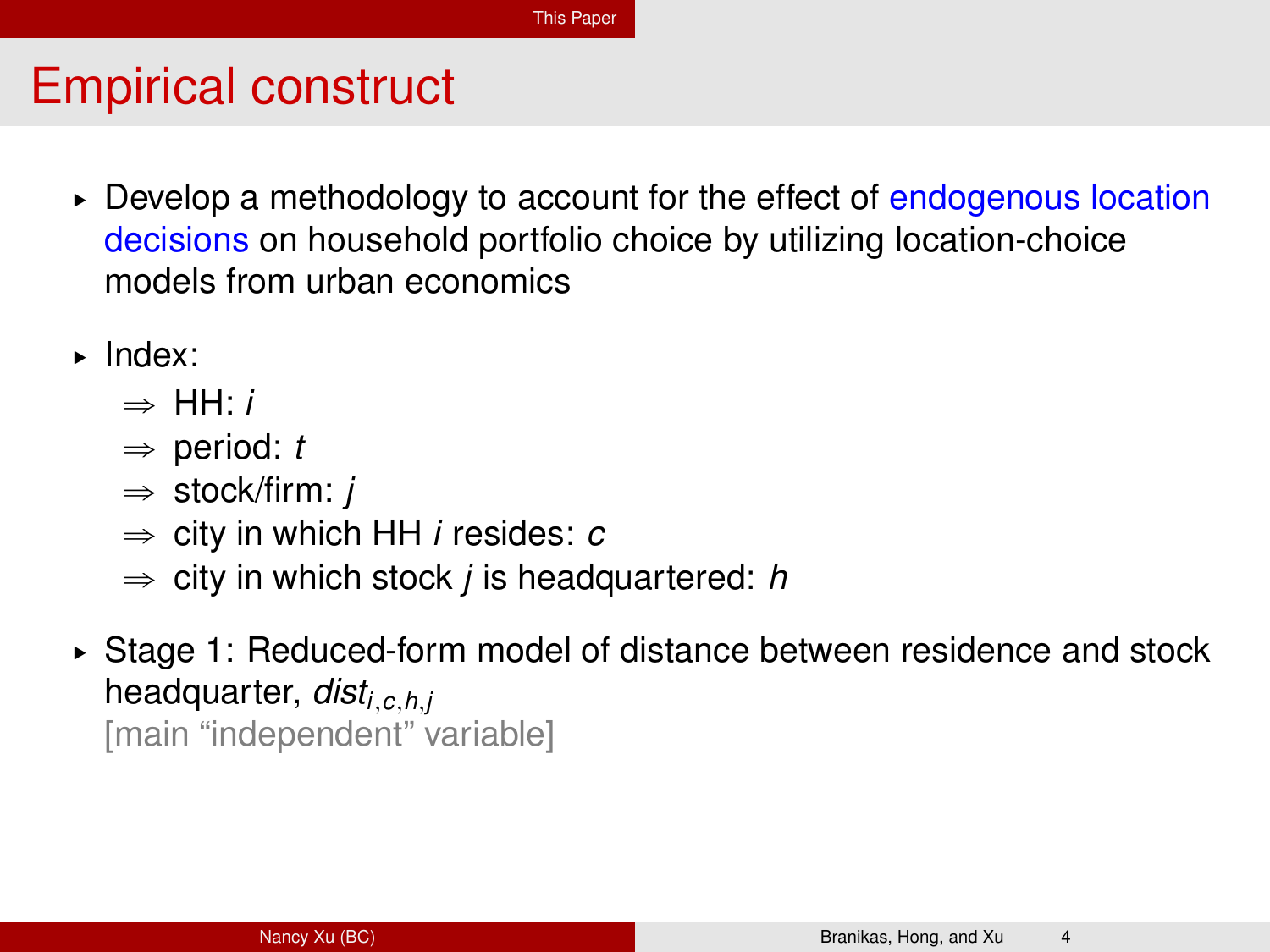- $\triangleright$  Develop a methodology to account for the effect of endogenous location decisions on household portfolio choice by utilizing location-choice models from urban economics
- § Index:
	- $\rightarrow$  HH $\cdot$ *i*
	- $\Rightarrow$  period: *t*
	- $\Rightarrow$  stock/firm: *j*
	- $\Rightarrow$  city in which HH *i* resides: *c*
	- $\Rightarrow$  city in which stock *j* is headquartered: *h*
- ► Stage 1: Reduced-form model of distance between residence and stock headquarter, *disti*,*c*,*h*,*<sup>j</sup>* [main "independent" variable]
- § Stage 2: Reduced-form model of portfolio weight bias [main dependent variable]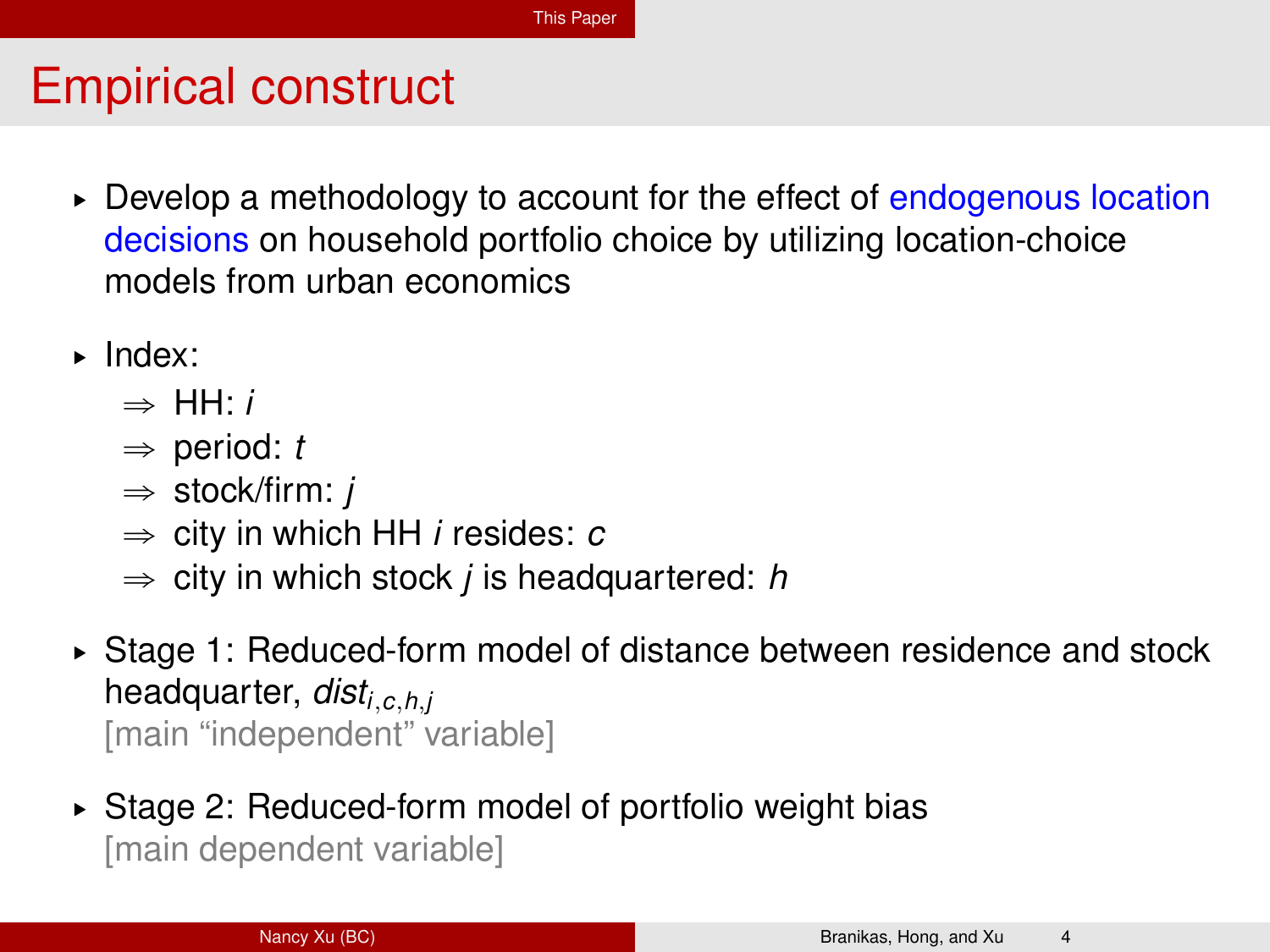## Empirical construct - Stage 1

- $\bullet$  *dist*<sub>*i*,*c*,*h*,*j* =  $a + bZ$ <sub>*i*,*t*</sub> +  $cD$ <sub>*i*,*t*</sub> +  $dS$ <sub>*i*,*t*</sub> + *Interactions* +  $e$ <sub>*i,c,h,j*</sub></sub>
	- $\Rightarrow$   $Z_{i,t}$ : Local climate, age of the household, city recreation [Intuition: older households prefer to live in areas with mild  $year$ -round climates or recreations $\rightarrow$ areas with high prospective]
	- $\Rightarrow$   $D_{i,t}$ : HH demographics
	- $\Rightarrow S_{j,t}$ : Stock financial characteristics (size, BM, turnover, mom, volatility, profitability, investment code, industry code)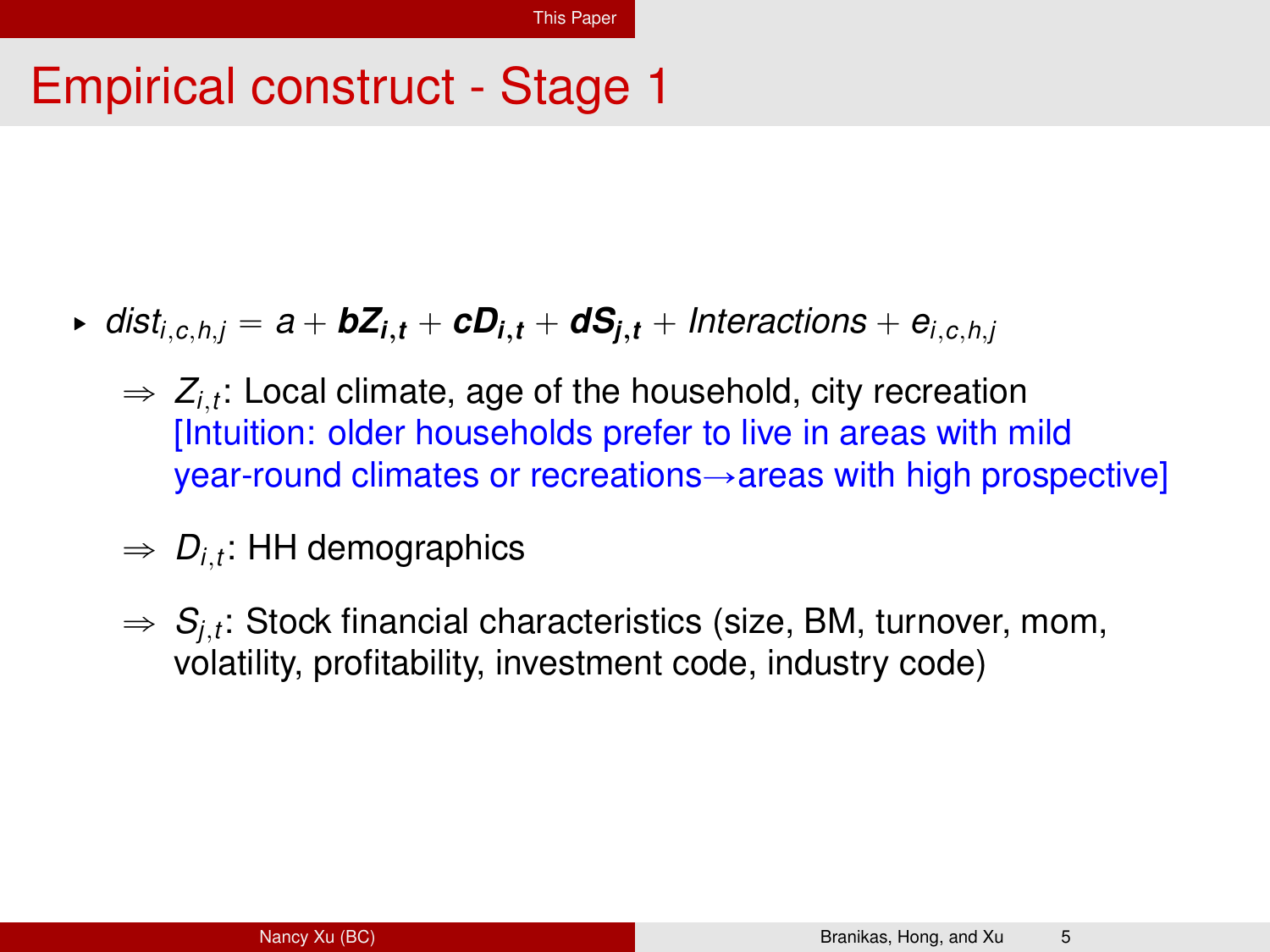### Empirical construct - Stage 2

$$
\text{ }\text{ }\text{ }\text{ }\text{ }EW_{i,c,h,j}\equiv\frac{w_{i,c,h,j}-w_j^{\vee w}}{w_j^{\vee w}}=\text{ }f\left(\text{dist}_{i,c,h,j},\text{controls}\right)
$$

- $\Rightarrow$   $w_{i,c,h,j}$ : observed stock weight for HH *i* who live in zipcode  $c$ investing in stock *j* headquartered in zipcode *h*
- $\Rightarrow$   $w_j^{VW}$ : value weight of the corresponding stock as used in Russel 1000 index
- $\Rightarrow$  *f*(.): linear regression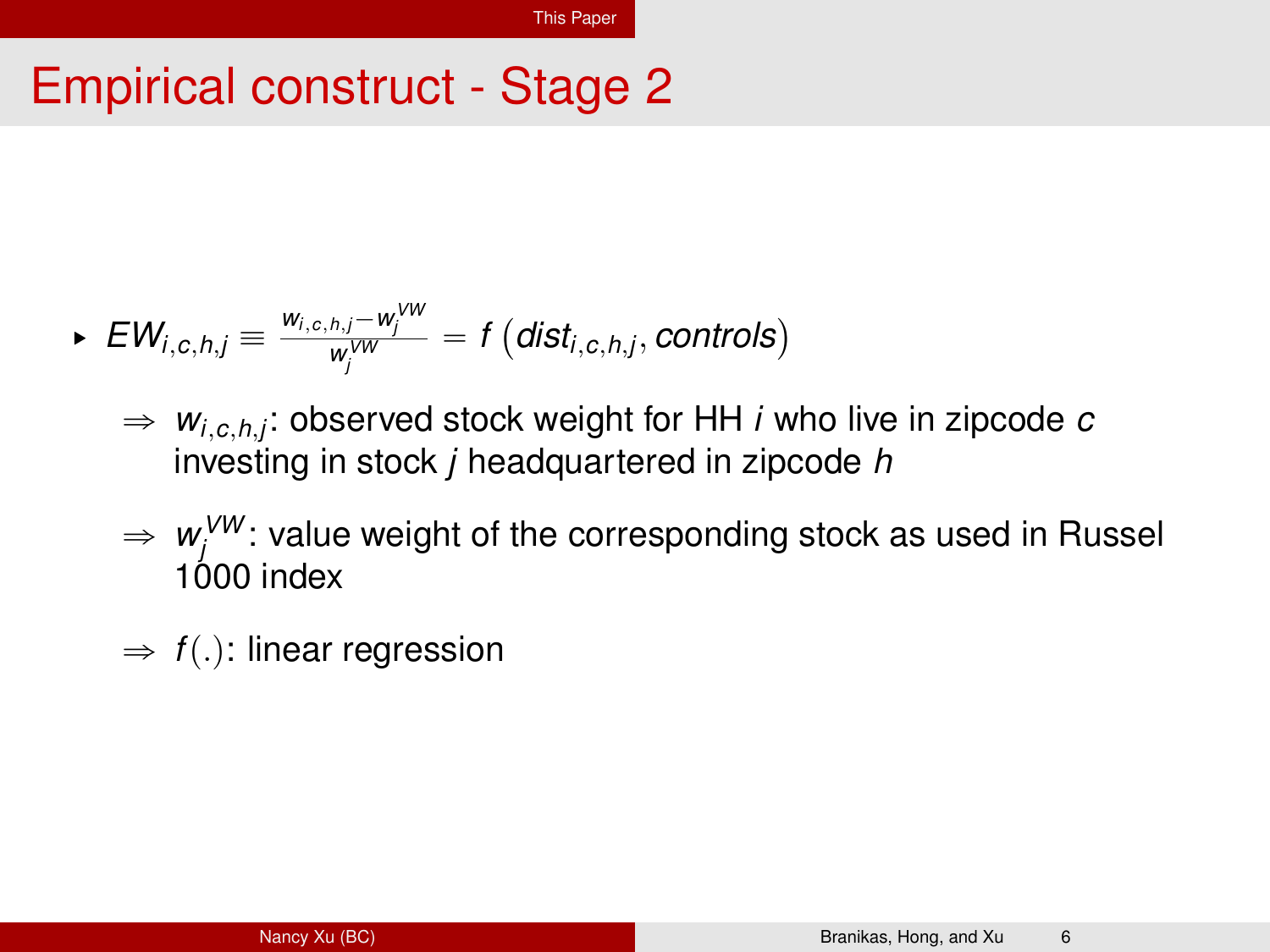[This Paper](#page-1-0)

# Main result - Stage 1

|                                                                                                            | $\left(1\right)$     | (2)                                                  | (3)                                                  | (4)                                                  |
|------------------------------------------------------------------------------------------------------------|----------------------|------------------------------------------------------|------------------------------------------------------|------------------------------------------------------|
|                                                                                                            | Panel A: First-Stage |                                                      |                                                      |                                                      |
| $LogClient \times LogAge$                                                                                  |                      | $-0.628$<br>$[-3.65]$                                |                                                      | $-0.516$<br>$[-3.99]$                                |
| $LogRecrelation \times LogAge$                                                                             |                      |                                                      | $-0.865$<br>$[-4.03]$                                | $-0.75$<br>$[-3.82]$                                 |
| <b>Stock Financial Char's</b><br>Household Basic Demo's<br>Household Prof. Demo's<br>HH ZIP-Code Race Pct. |                      | <b>YES</b><br><b>YES</b><br><b>YES</b><br><b>YES</b> | <b>YES</b><br><b>YES</b><br><b>YES</b><br><b>YES</b> | YES<br><b>YES</b><br><b>YES</b><br><b>YES</b>        |
| LogClimate<br>LogRecreation<br>Other MSA Demo's<br>Other MSA Demo's × HH Basic Demo's                      |                      | <b>YES</b><br><b>YES</b><br><b>YES</b><br><b>YES</b> | <b>YES</b><br><b>YES</b><br><b>YES</b><br><b>YES</b> | <b>YES</b><br><b>YES</b><br><b>YES</b><br><b>YES</b> |
| <b>Other Instruments</b><br>F-statistic                                                                    |                      | <b>NO</b><br>13.45                                   | NO<br>16.42                                          | <b>YES</b><br>21.37                                  |
| Average Number of Households<br><b>Average Number of Stocks</b>                                            | 4,339<br>988         | 4,339<br>988                                         | 4,339<br>988                                         | 4,339<br>988                                         |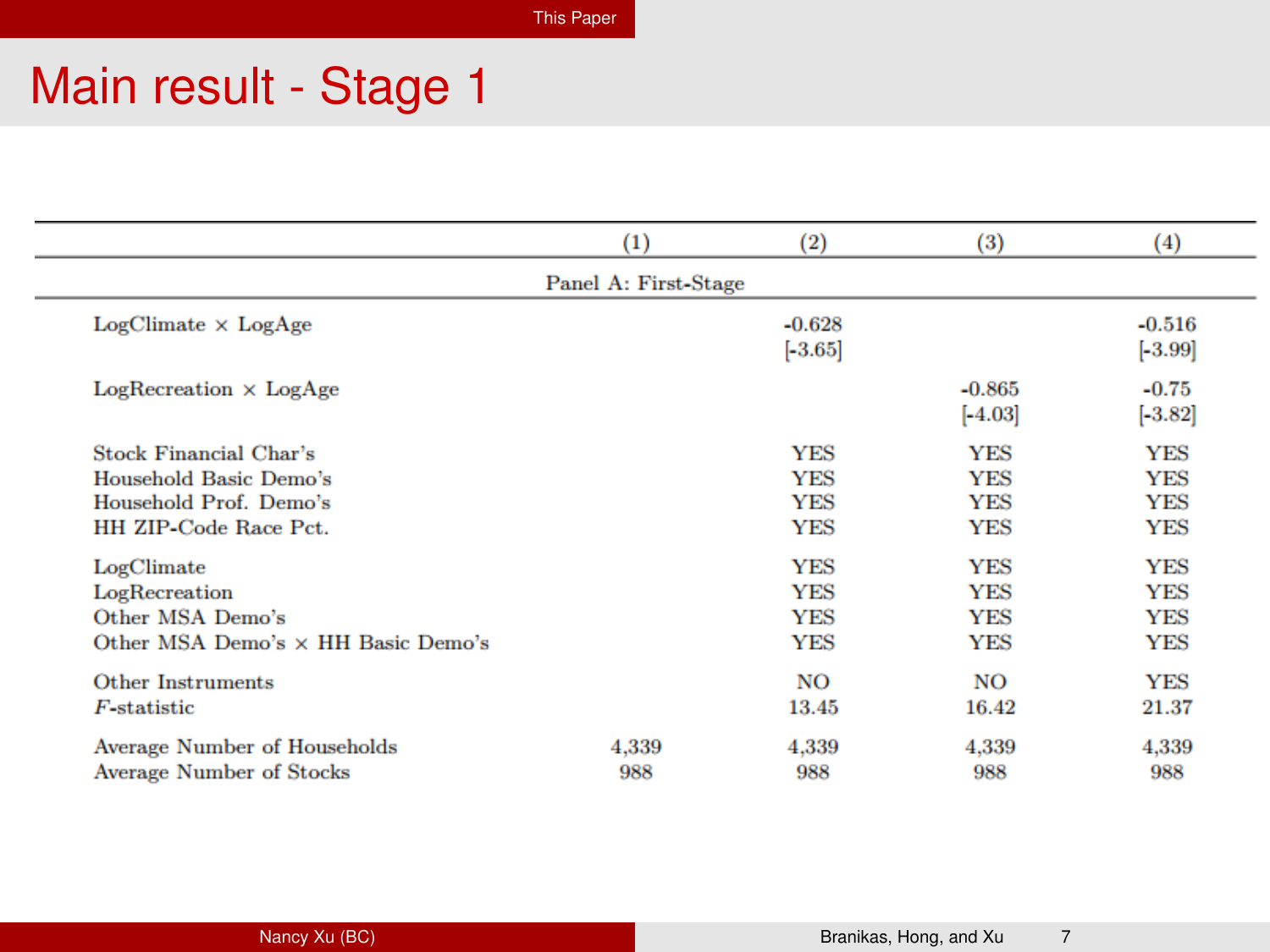# Main result - Stage 2

| Panel B: Second-Stage                                    |                       |                       |                       |                       |  |
|----------------------------------------------------------|-----------------------|-----------------------|-----------------------|-----------------------|--|
|                                                          | <b>OLS</b>            | 2SLS                  | 2SLS                  | 2SLS                  |  |
| <b>Distance</b>                                          | $-0.101$<br>$[-5.73]$ | $-0.082$<br>$[-1.92]$ | $-0.077$<br>$[-1.84]$ | $-0.074$<br>$[-1.90]$ |  |
| <b>Stock Financial Char's</b>                            | <b>YES</b>            | <b>YES</b>            | <b>YES</b>            | YES                   |  |
| Household Basic Demo's                                   | <b>YES</b>            | YES                   | <b>YES</b>            | YES                   |  |
| Household Prof. Demo's                                   | <b>YES</b>            | <b>YES</b>            | <b>YES</b>            | <b>YES</b>            |  |
| HH ZIP-Code Race Pct.                                    | <b>YES</b>            | YES                   | <b>YES</b>            | <b>YES</b>            |  |
| LogClimate                                               | <b>YES</b>            | <b>YES</b>            | <b>YES</b>            | <b>YES</b>            |  |
| LogRecreation                                            | <b>YES</b>            | YES                   | <b>YES</b>            | YES                   |  |
| Other MSA Demo's                                         | <b>YES</b>            | YES                   | <b>YES</b>            | YES                   |  |
| Other MSA Demo's × HH Basic Demo's                       | <b>YES</b>            | <b>YES</b>            | <b>YES</b>            | YES                   |  |
| Hansen $J$ -test ( $p$ -value)                           |                       |                       |                       | 0.71                  |  |
| Average Number of Households<br>Average Number of Stocks | 4.339<br>988          | 4,339<br>988          | 4,339<br>988          | 4,339<br>988          |  |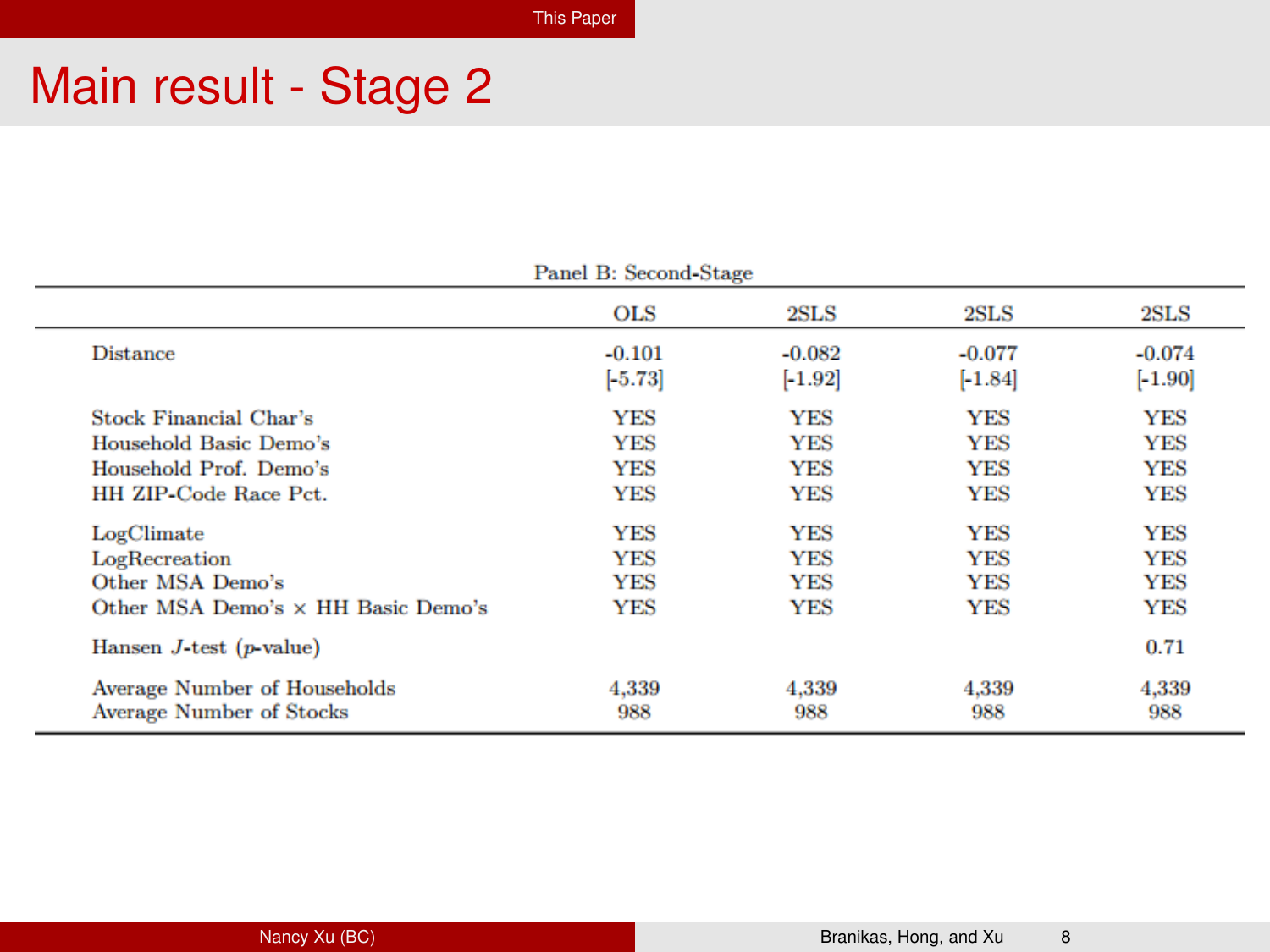#### <span id="page-21-0"></span>**Comments**

Interesting angel re-examining the debate + nice execution!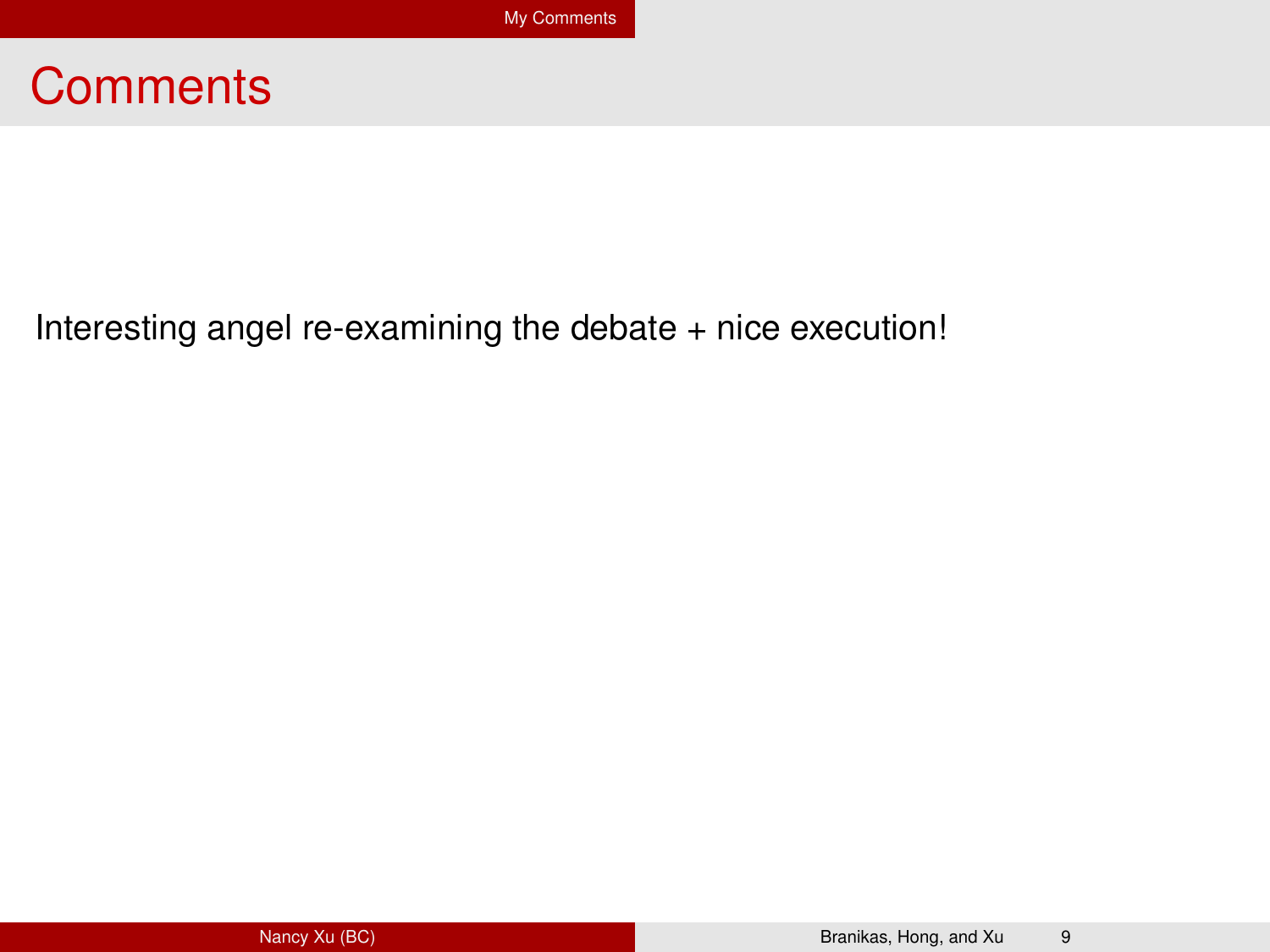#### **Comments**

Interesting angel re-examining the debate + nice execution!

- 1. Portfolio benchmark
- 2. Non-linear dependent variable
- 3. Implication from time series dimension
- 4. Diminishing effect?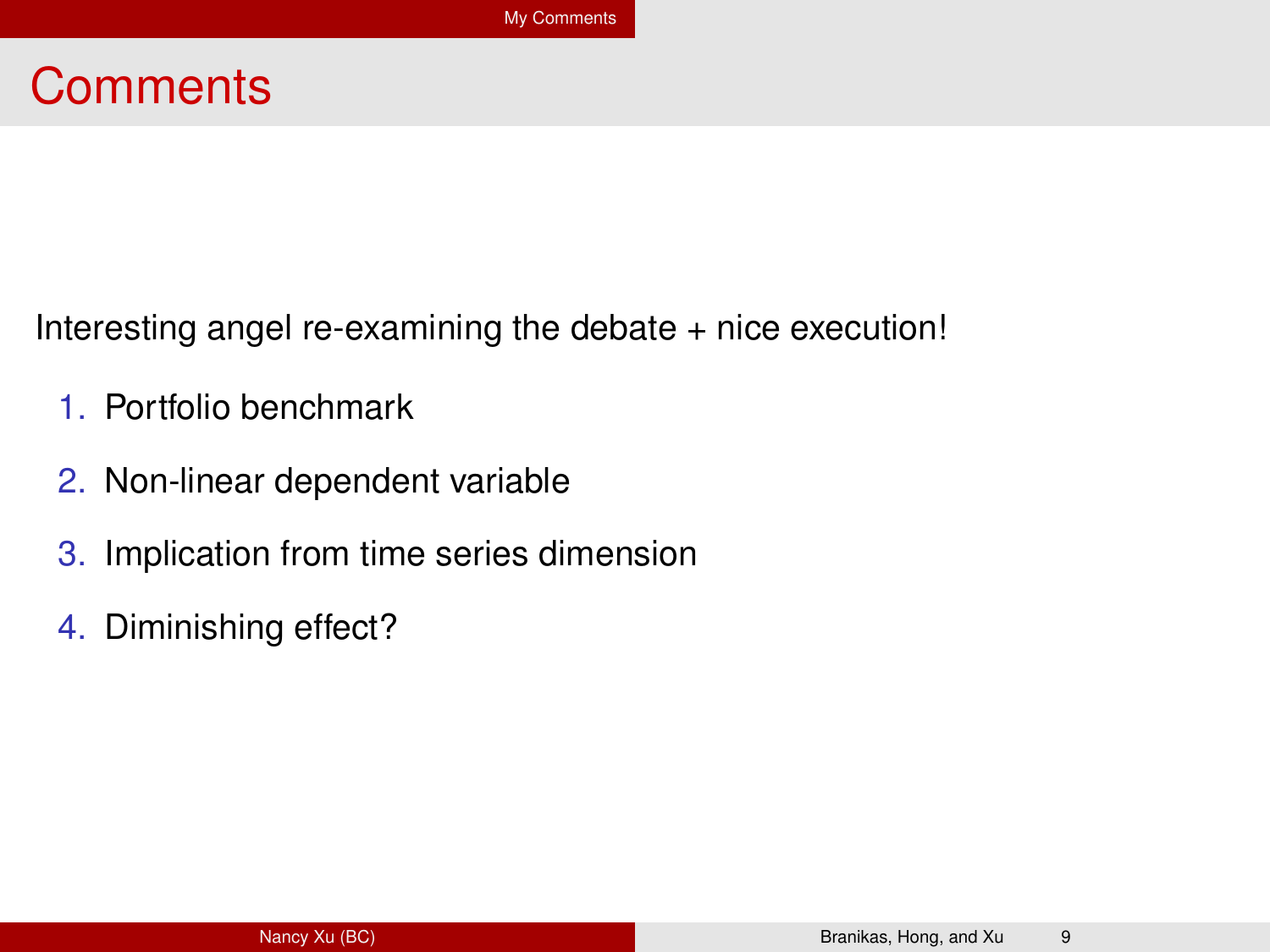▶ An important empirical construct: actual portfolio weight

*wi*,*c*,*h*,*<sup>j</sup>* , how much to invest in stock *j* headquartered in city *h* for HH *i* residing in city *c*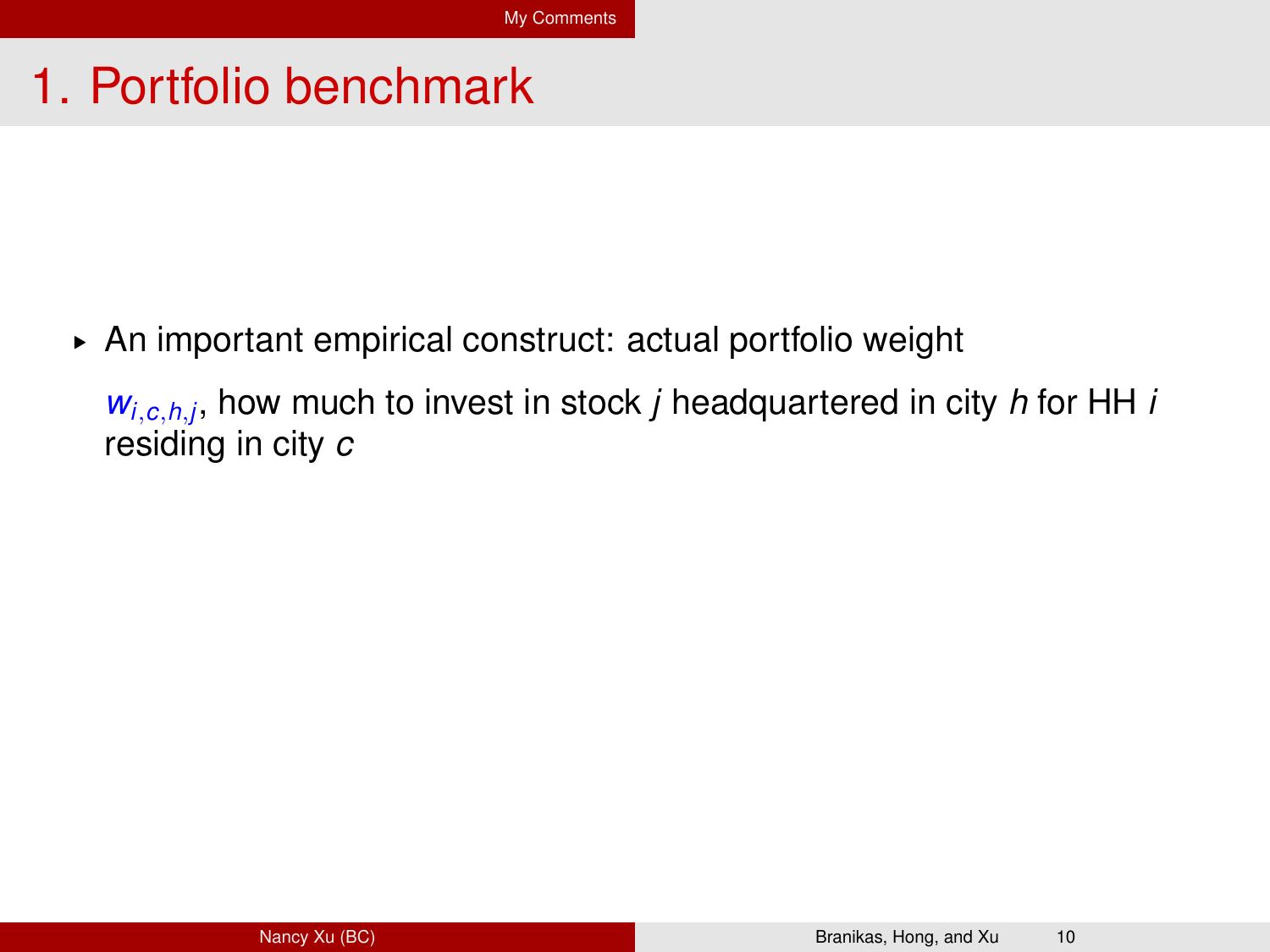▶ An important empirical construct: actual portfolio weight

*wi*,*c*,*h*,*<sup>j</sup>* , how much to invest in stock *j* headquartered in city *h* for HH *i* residing in city *c*

► Benchmark choice in the paper, i.e., CAPM:

w<sup>/W</sup>, extracted from the value-weighed portfolio on that stock given the Russel 1000 Universe.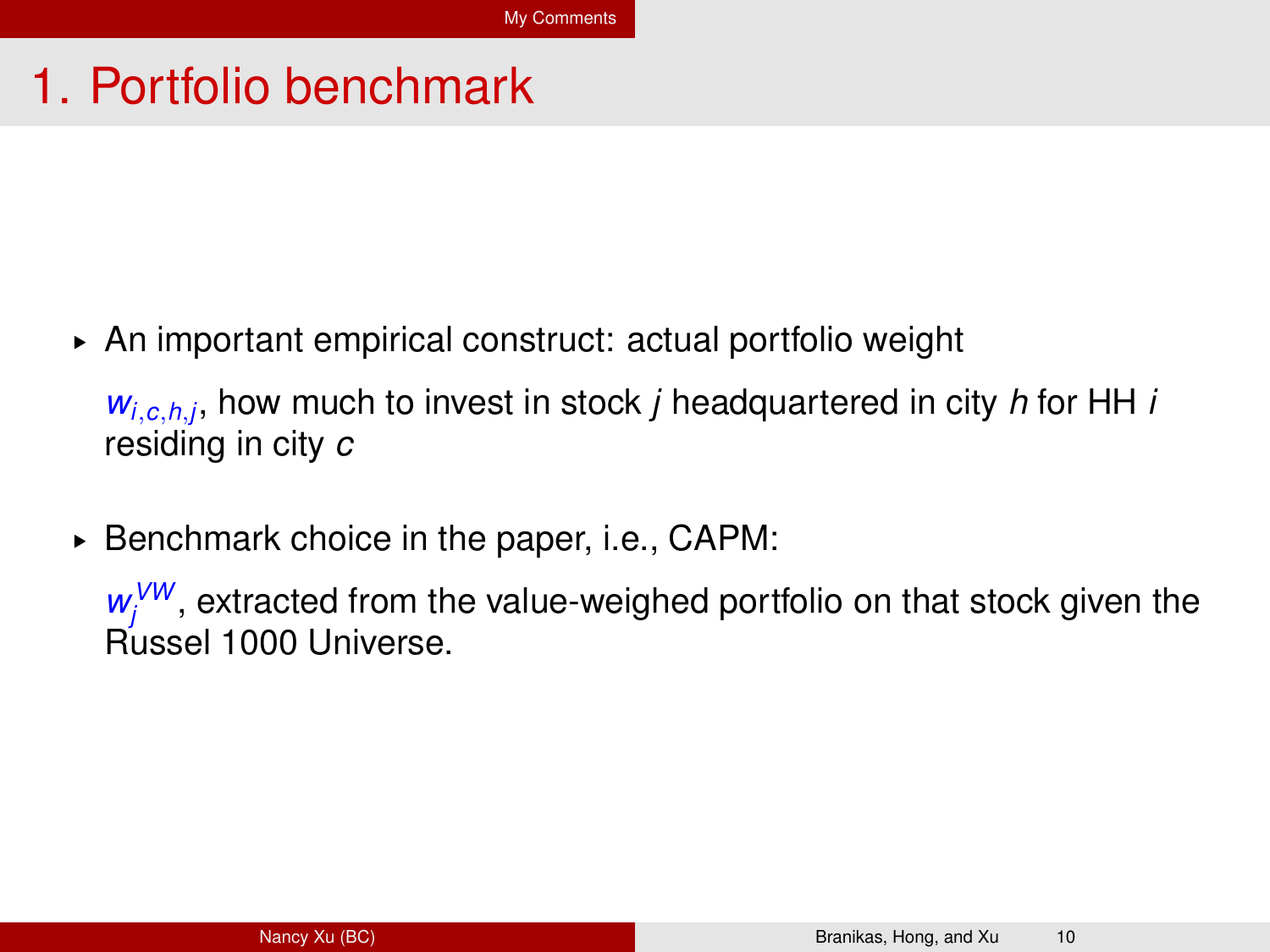§ However, why should every investor hold the same market portfolio to begin with (as the benchmark) given this project has such a micro scope?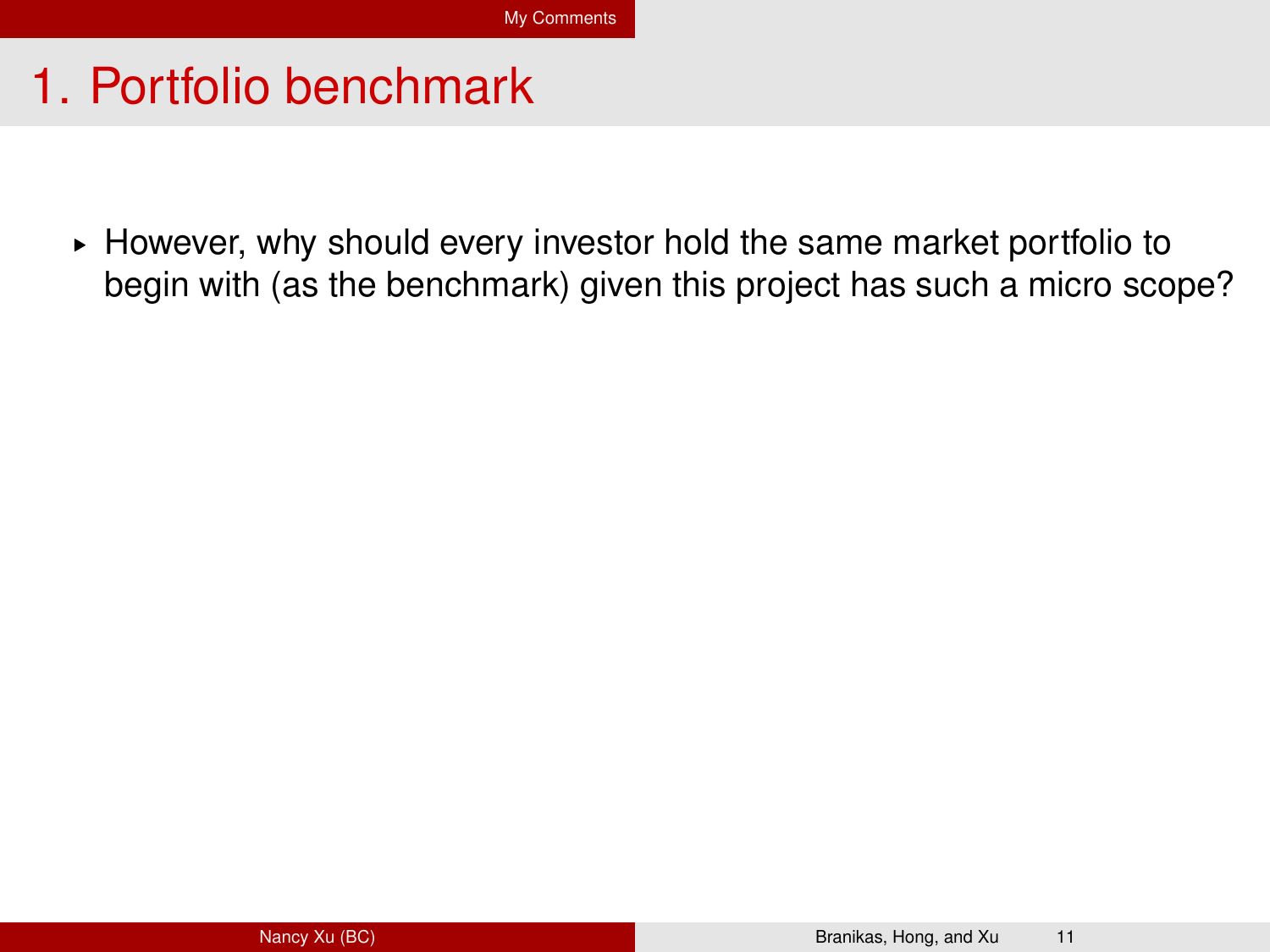$\triangleright$  However, why should every investor hold the same market portfolio to begin with (as the benchmark) given this project has such a micro scope?

$$
[i \in \underbrace{\text{a wealth group}}_{\text{missing}} \in \text{market investor}]
$$

Same wealth group might choose the same habitat  $\rightarrow$  portfolio choices look alike because of their wealth level, not necessarily location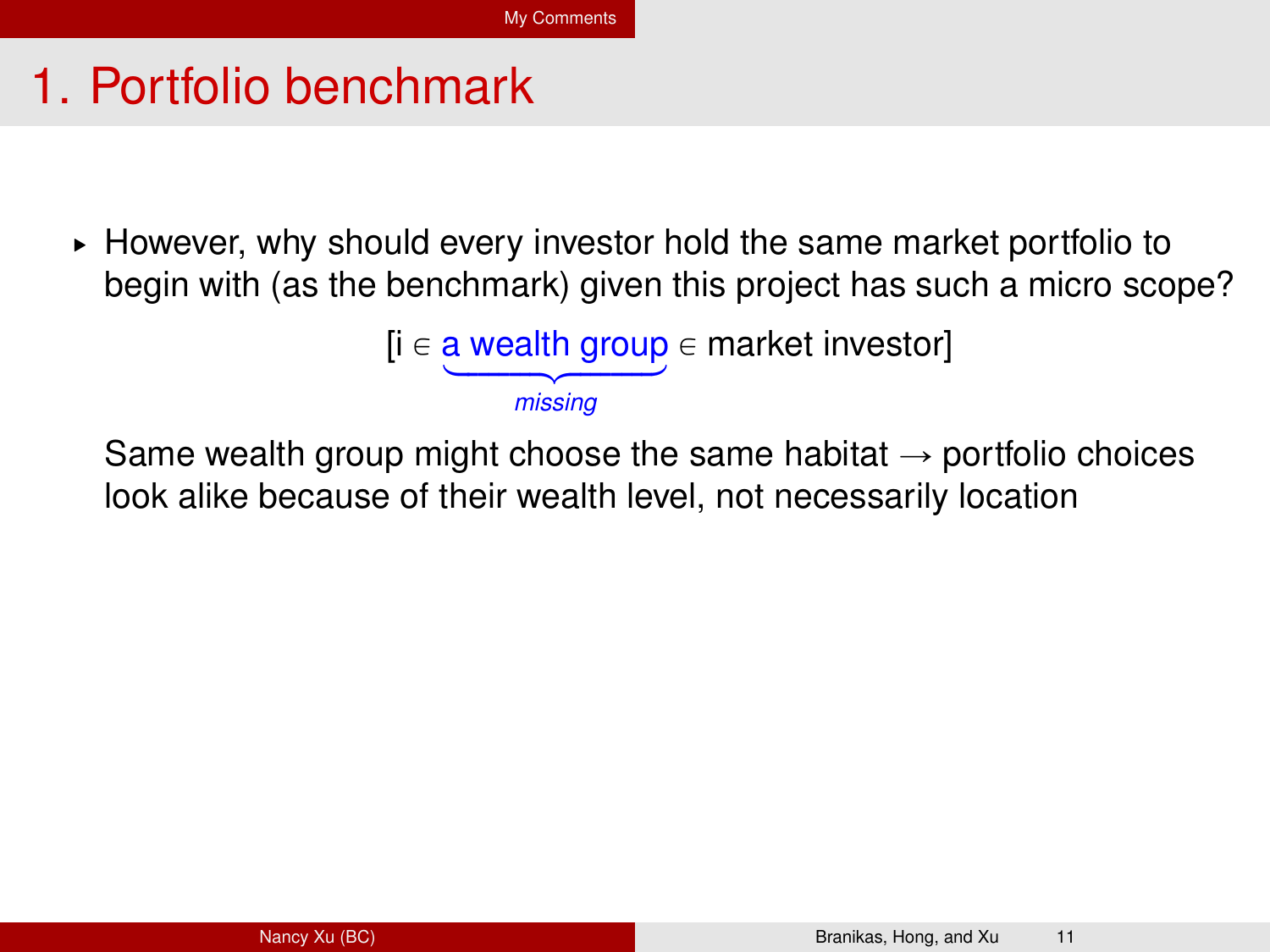$\triangleright$  However, why should every investor hold the same market portfolio to begin with (as the benchmark) given this project has such a micro scope?

$$
[i \in \underbrace{\text{a wealth group}}_{\text{missing}} \in \text{market investor}]
$$

Same wealth group might choose the same habitat  $\rightarrow$  portfolio choices look alike because of their wealth level, not necessarily location

► Suggestion: Portfolio choice problem at each wealth bucket [e.g., the simplest option $\rightarrow$ play with different risk aversion]? Then call it the "wealth-adjusted" benchmark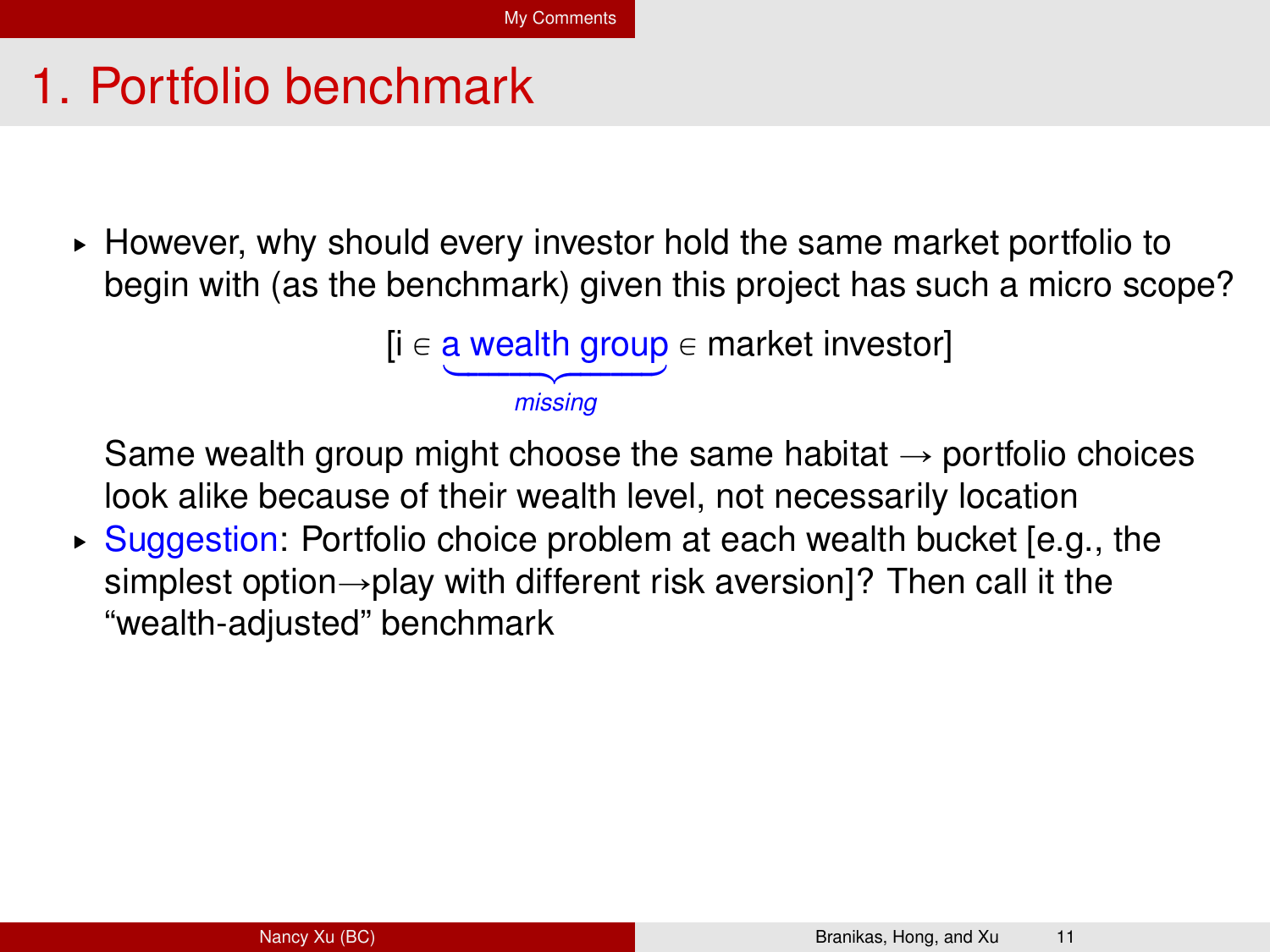$\triangleright$  However, why should every investor hold the same market portfolio to begin with (as the benchmark) given this project has such a micro scope?

$$
[i \in \underbrace{\text{a wealth group}}_{\text{missing}} \in \text{market investor}]
$$

Same wealth group might choose the same habitat  $\rightarrow$  portfolio choices look alike because of their wealth level, not necessarily location

- ► Suggestion: Portfolio choice problem at each wealth bucket [e.g., the simplest option $\rightarrow$ play with different risk aversion]? Then call it the "wealth-adjusted" benchmark
- § Do all stocks in Russel 1000 appear in your HH holdings?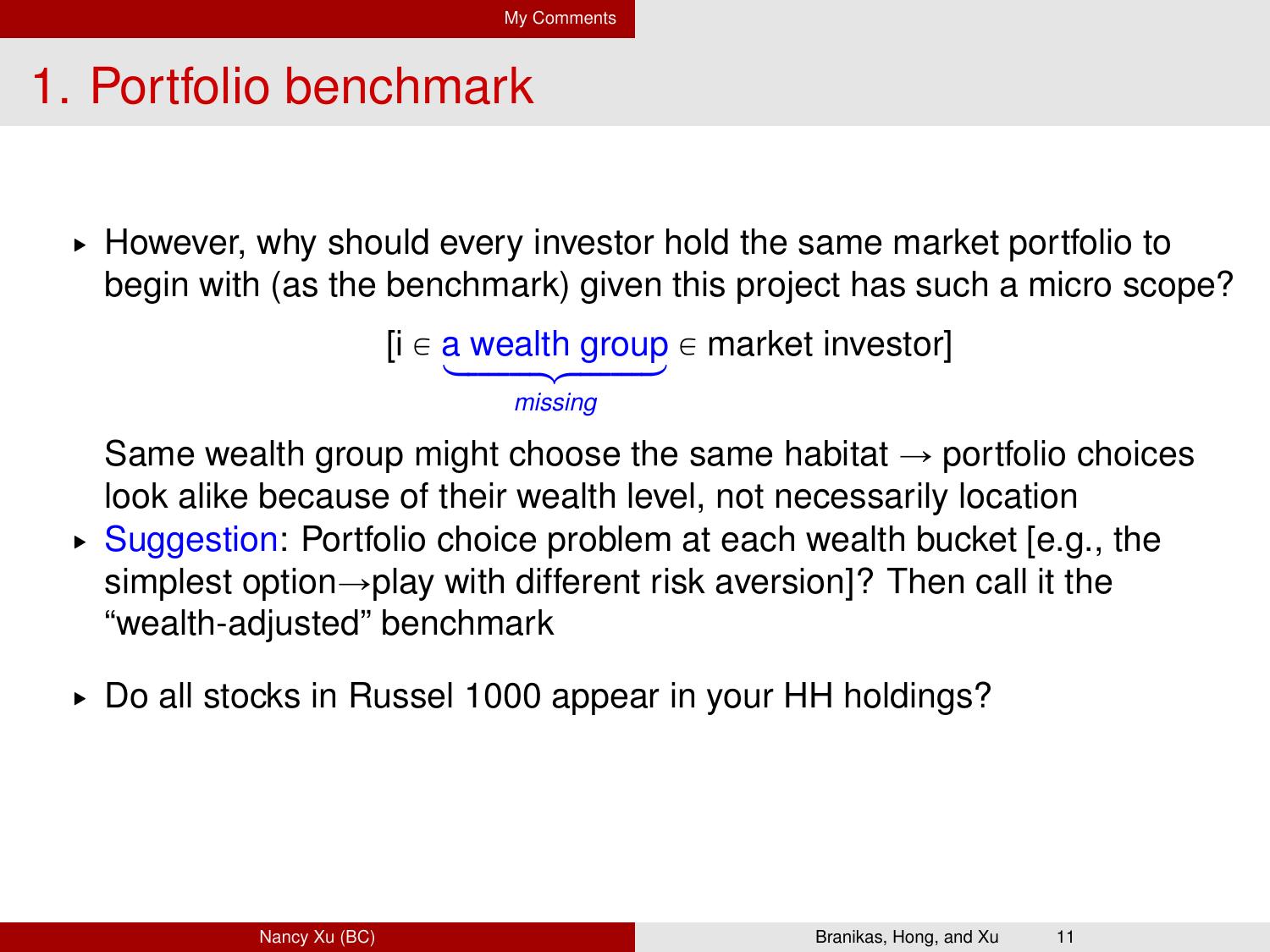$\triangleright$  However, why should every investor hold the same market portfolio to begin with (as the benchmark) given this project has such a micro scope?

$$
[i \in \underbrace{\text{a wealth group}}_{\text{missing}} \in \text{market investor}]
$$

Same wealth group might choose the same habitat  $\rightarrow$  portfolio choices look alike because of their wealth level, not necessarily location

- ► Suggestion: Portfolio choice problem at each wealth bucket [e.g., the simplest option $\rightarrow$ play with different risk aversion]? Then call it the "wealth-adjusted" benchmark
- § Do all stocks in Russel 1000 appear in your HH holdings?
- ▶ Suggestion: Better to re-calculate the benchmark using the stock universe actually reflected in sample.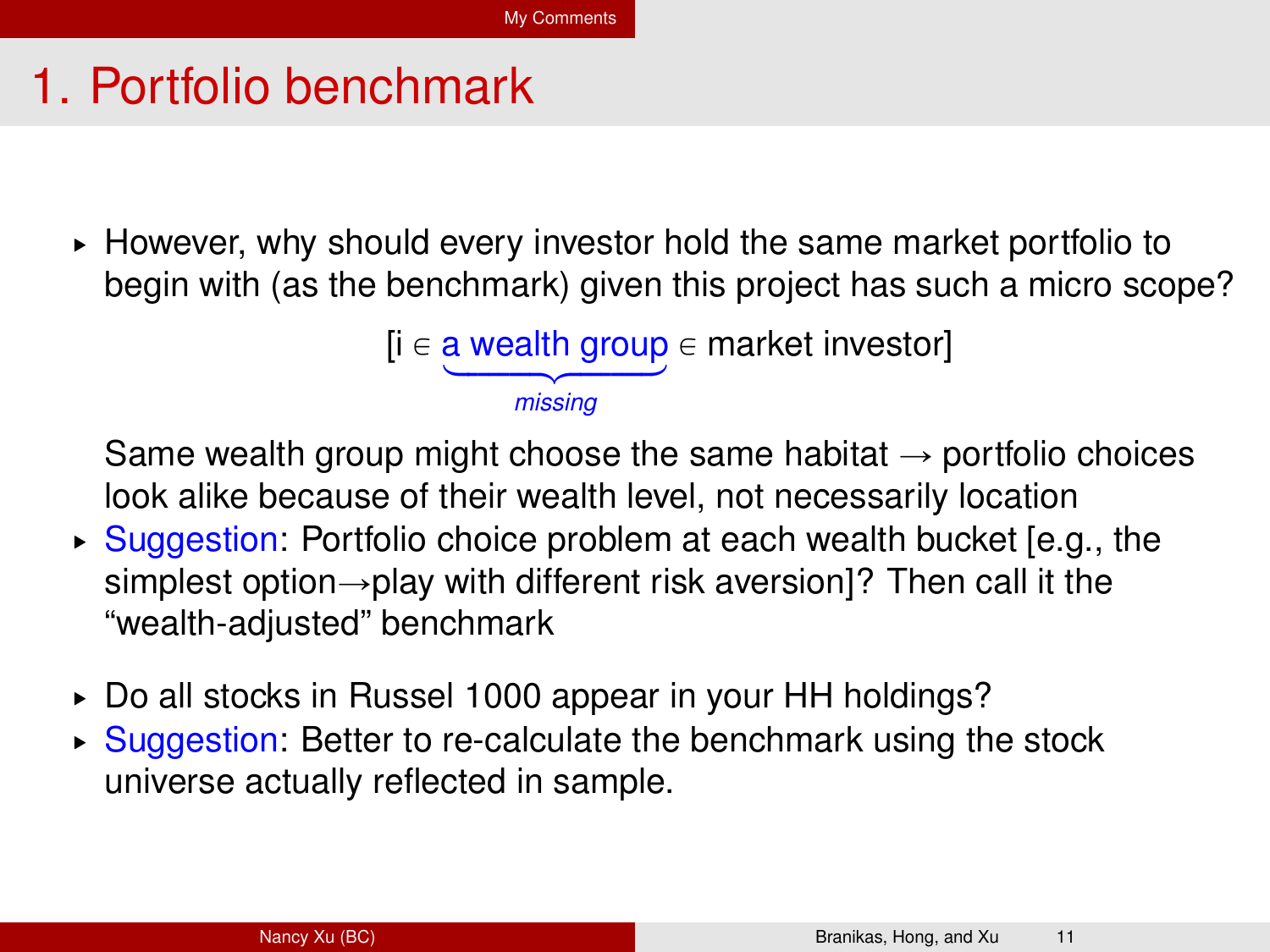$\triangleright$  Page 10: on average, a household in our sample has a portfolio weight of 10.31 bps on a Russell 1000 stock and holds 2.32 stocks. The standard deviation of the number of stocks is  $2.27...$ <br>Rangl D: Household Stock Holdings

|              | Mean        | S.D.       | Median    | Min   | Max        |
|--------------|-------------|------------|-----------|-------|------------|
| Portval (\$) | 30,776.79   | 126,247.43 | 11,255.43 | 1,000 | 16,227,021 |
| Numstk       | 2.32        | 2.27       |           |       | 36         |
| portwt       | $10.31$ bps | 0.03       |           |       |            |
| EW           | 1.07        | 161.52     | ۰ı        | ۰ı    | 1,648,400  |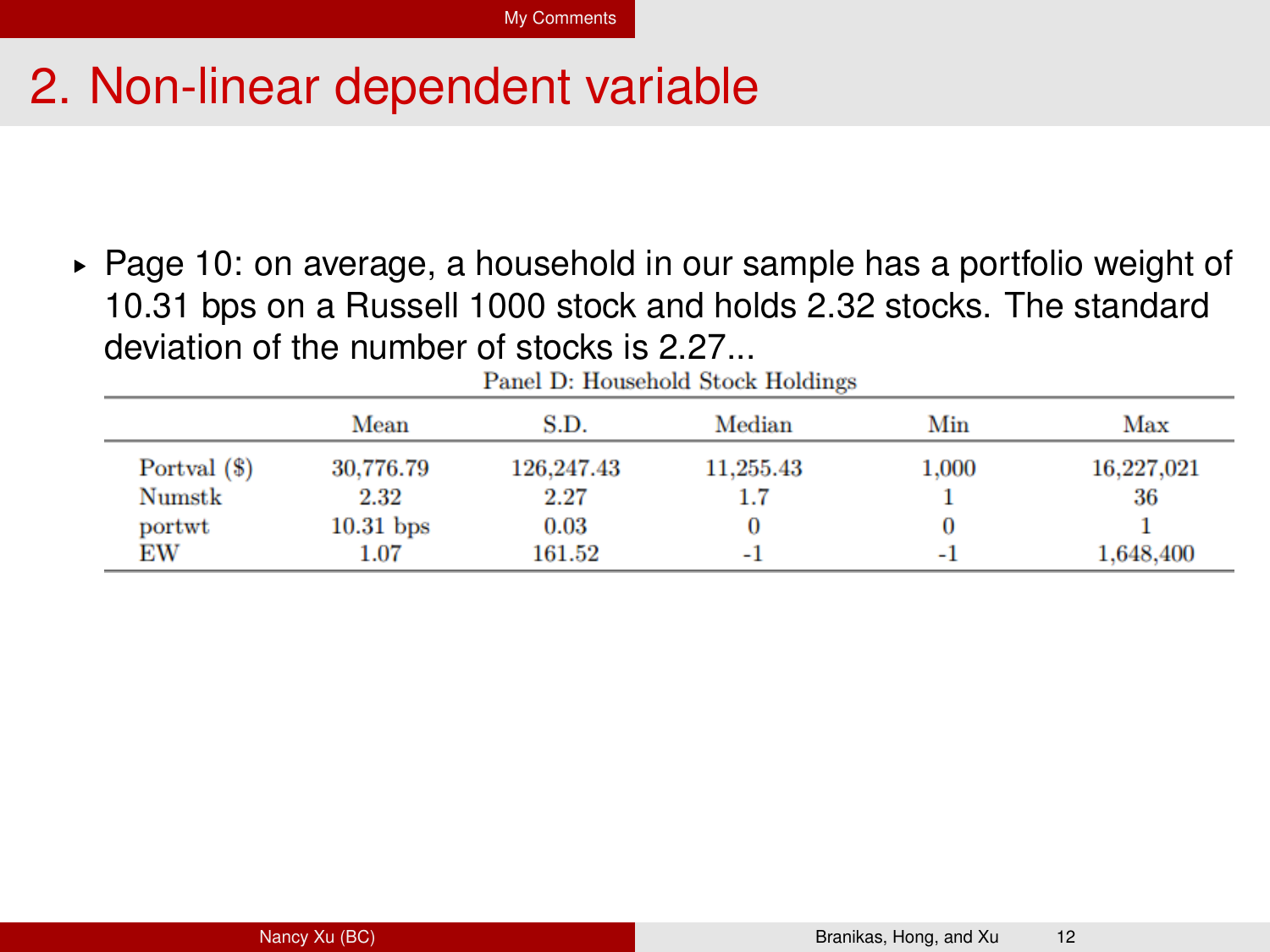$\triangleright$  Page 10: on average, a household in our sample has a portfolio weight of 10.31 bps on a Russell 1000 stock and holds 2.32 stocks. The standard deviation of the number of stocks is 2.27...<br>Real Bullary Real Bullions

| Faner D: Household Stock Holdings |             |            |           |       |            |
|-----------------------------------|-------------|------------|-----------|-------|------------|
|                                   | Mean        | S.D.       | Median    | Min   | Max        |
| Portval (\$)                      | 30,776.79   | 126,247.43 | 11,255.43 | 1,000 | 16,227,021 |
| Numstk                            | 2.32        | 2.27       |           |       | 36         |
| portwt                            | $10.31$ bps | 0.03       |           |       |            |
| EW                                | $1.07\,$    | 161.52     | -1        | $-1$  | 1,648,400  |

- § Lots of weights are zero
- $\triangleright$  Lost of portfolios will have a negative bound  $\rightarrow$  How to interpret this in a regression framework?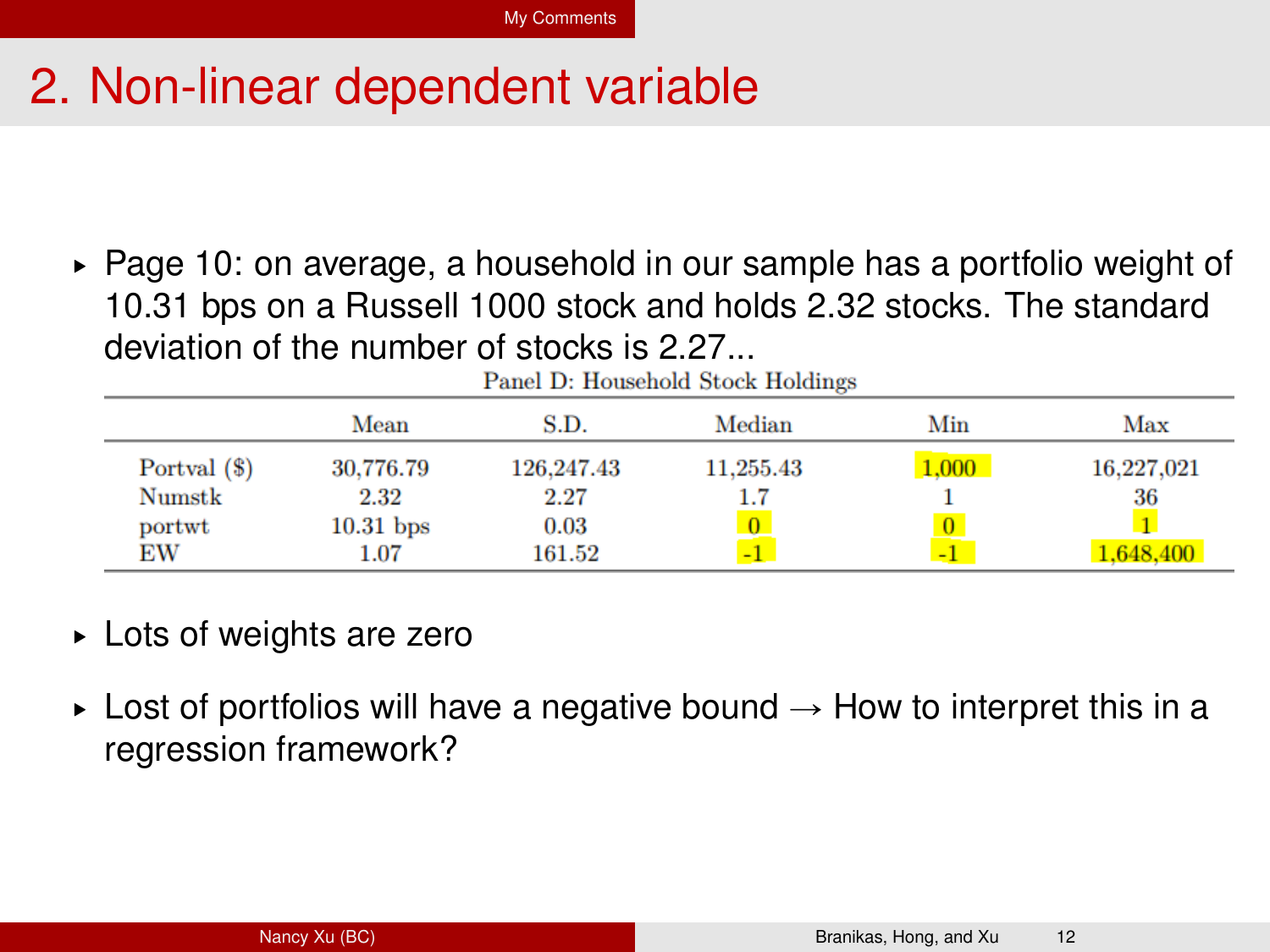1. Study home upward bias & foreign negative bias differently.

The rational home bias story with growth spurts (this paper) does not necessarily imply a linear effect on the negative weights (e.g., expecting all other cities/HQs to go downhill).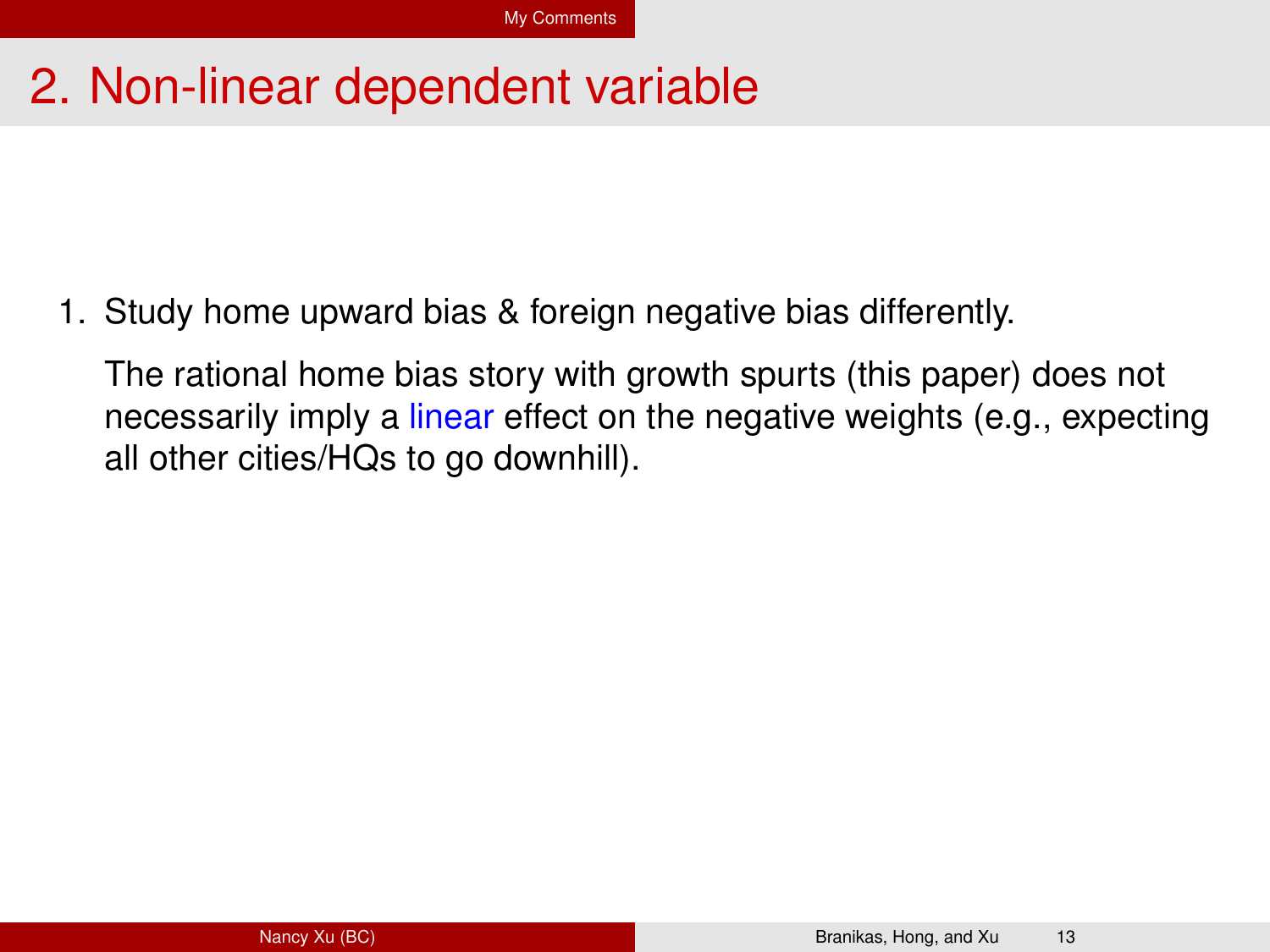1. Study home upward bias & foreign negative bias differently.

The rational home bias story with growth spurts (this paper) does not necessarily imply a linear effect on the negative weights (e.g., expecting all other cities/HQs to go downhill).

2. Observe there is a wide distribution in the total portfolio size to begin with: cohort effect? (again) wealth effect?

That is, could the rational home bias story diminish relative to financial capital share?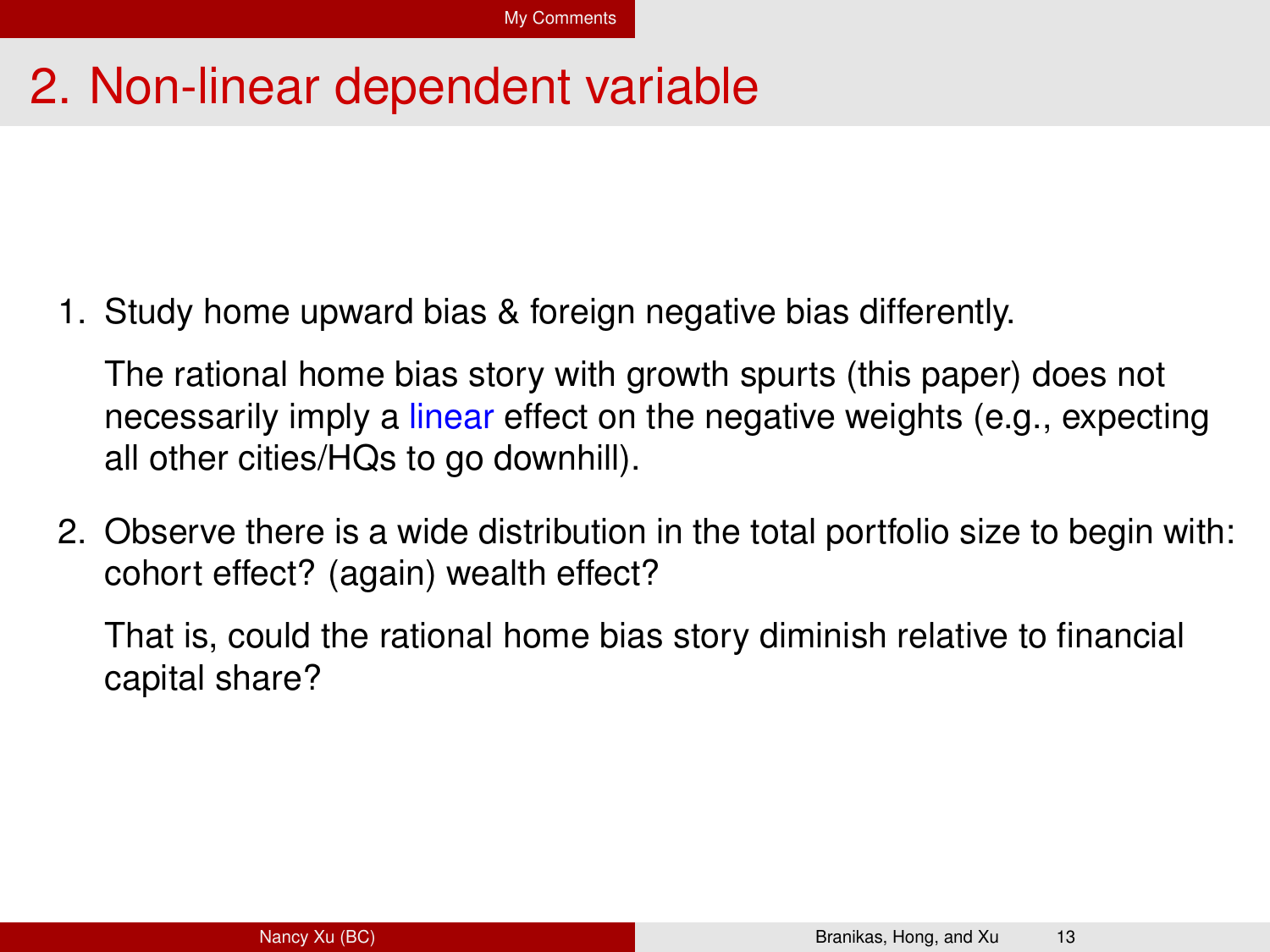§ In the paper, regressions are being estimated for each period separately and then report the average coefficient estimates and t statistics.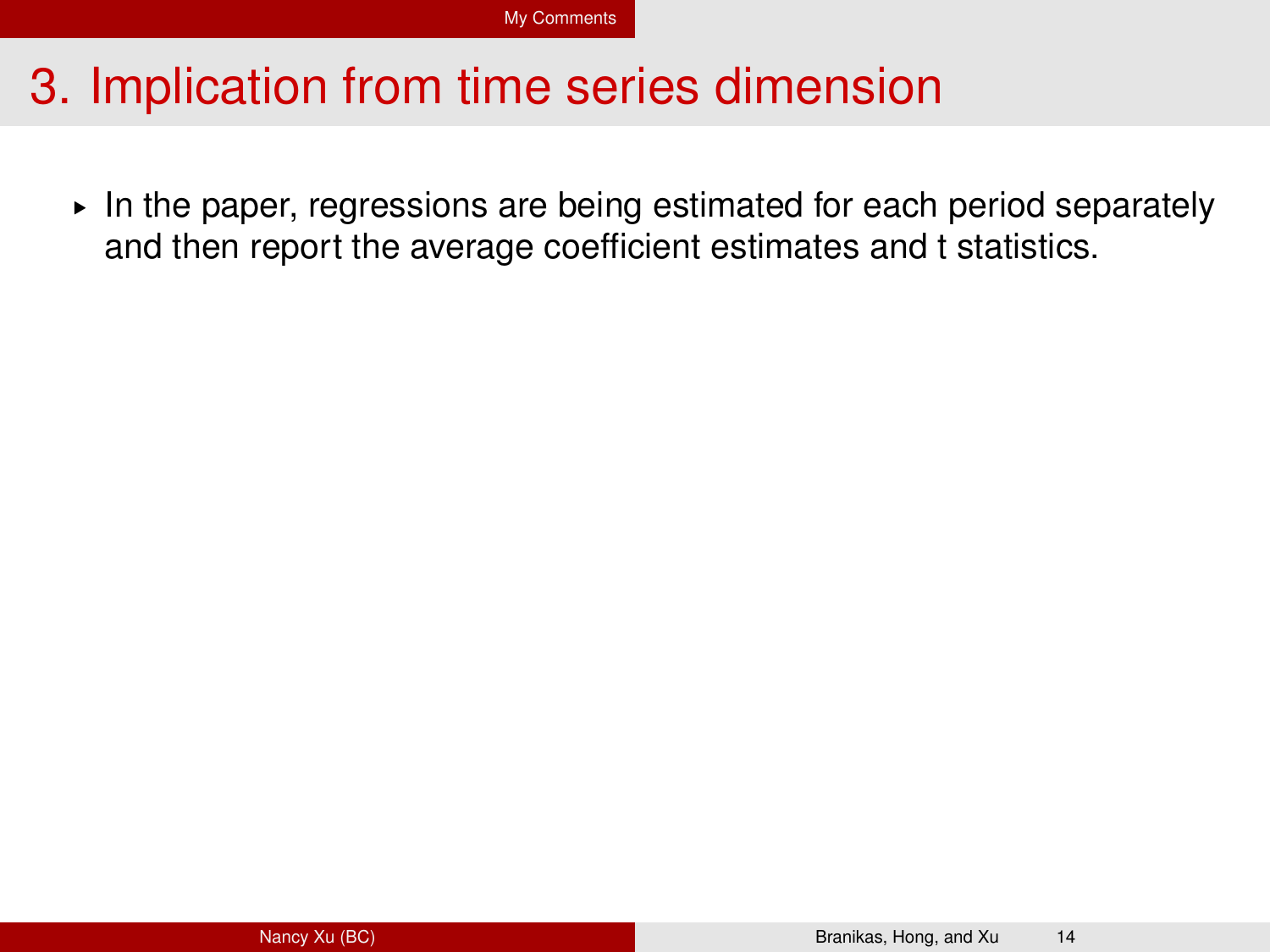$\triangleright$  In the paper, regressions are being estimated for each period separately and then report the average coefficient estimates and t statistics.

 $\triangleright$  Nice thing about it: avoid the whole debate about the possibility of any weird trends or splines driven by macro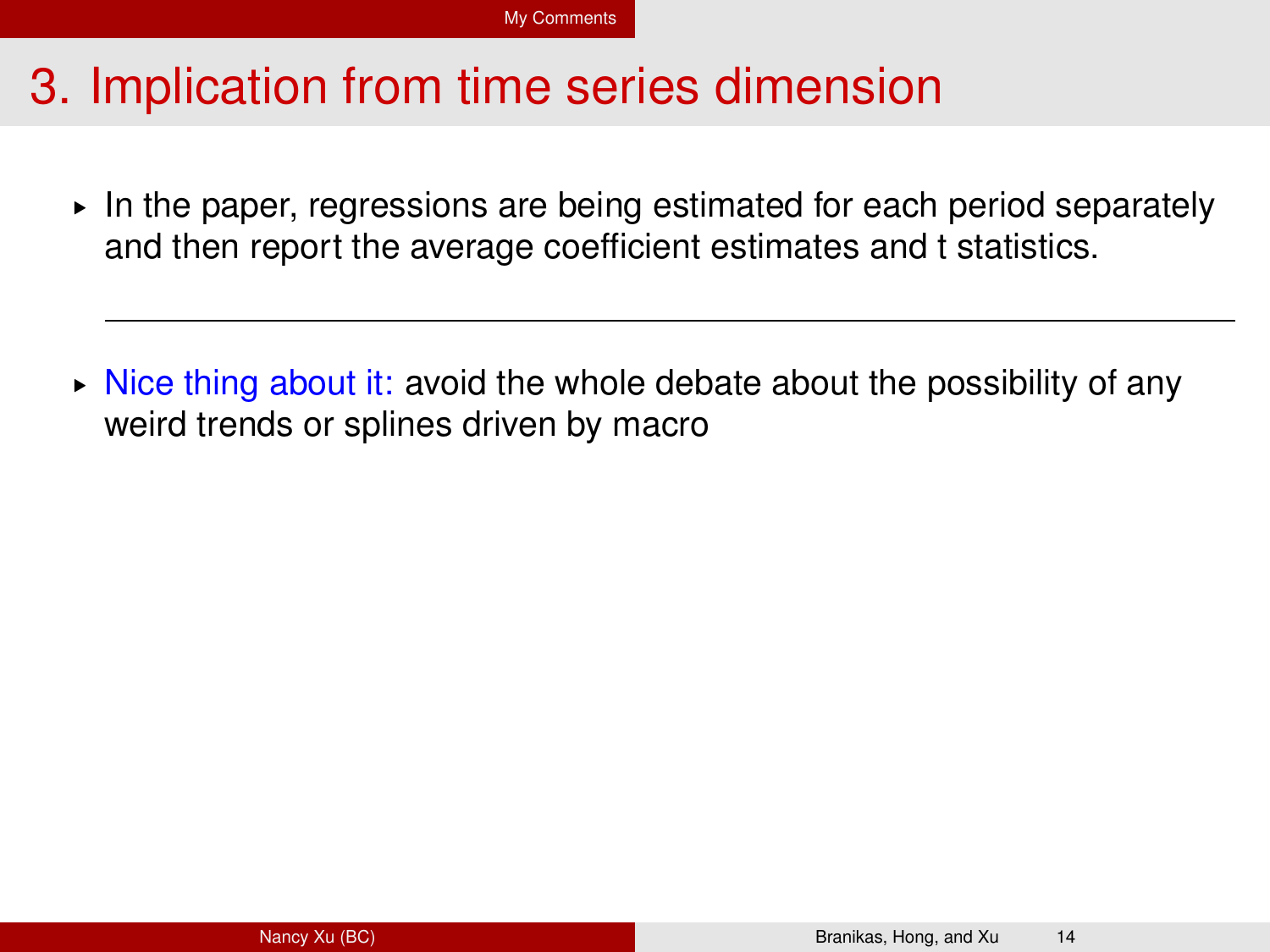$\triangleright$  In the paper, regressions are being estimated for each period separately and then report the average coefficient estimates and t statistics.

- $\triangleright$  Nice thing about it: avoid the whole debate about the possibility of any weird trends or splines driven by macro
- ▶ Problem: mean of t-stats doesn't correspond to mean of coefficient estimate; therefore, significant t statistics  $\neq$  the mean of t coefficient estimates are significant due to the SD correction. [harder to interpret]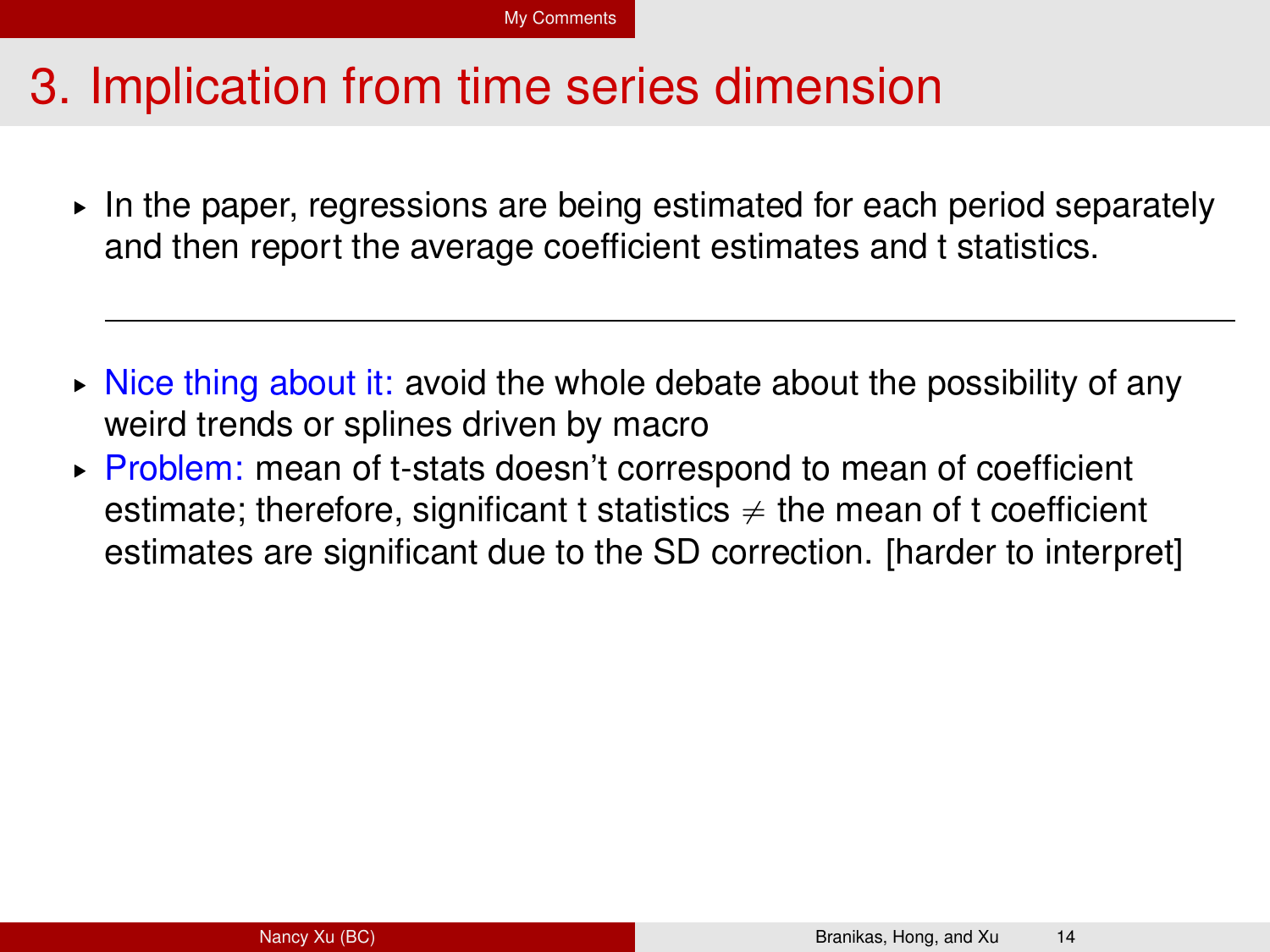- $\triangleright$  In the paper, regressions are being estimated for each period separately and then report the average coefficient estimates and t statistics.
- $\triangleright$  Nice thing about it: avoid the whole debate about the possibility of any weird trends or splines driven by macro
- ▶ Problem: mean of t-stats doesn't correspond to mean of coefficient estimate; therefore, significant t statistics  $\neq$  the mean of t coefficient estimates are significant due to the SD correction. [harder to interpret]
- § Option 1: adding in time series dimension and control for some fixed effects and/or triple clustered SE; panel version.
- § Option 2: standard error of the mean coefficient [not the mean of t] should be reported.
- § Option 3: take a full-sample average of each variables (to regress and to be regressed on); pooled version.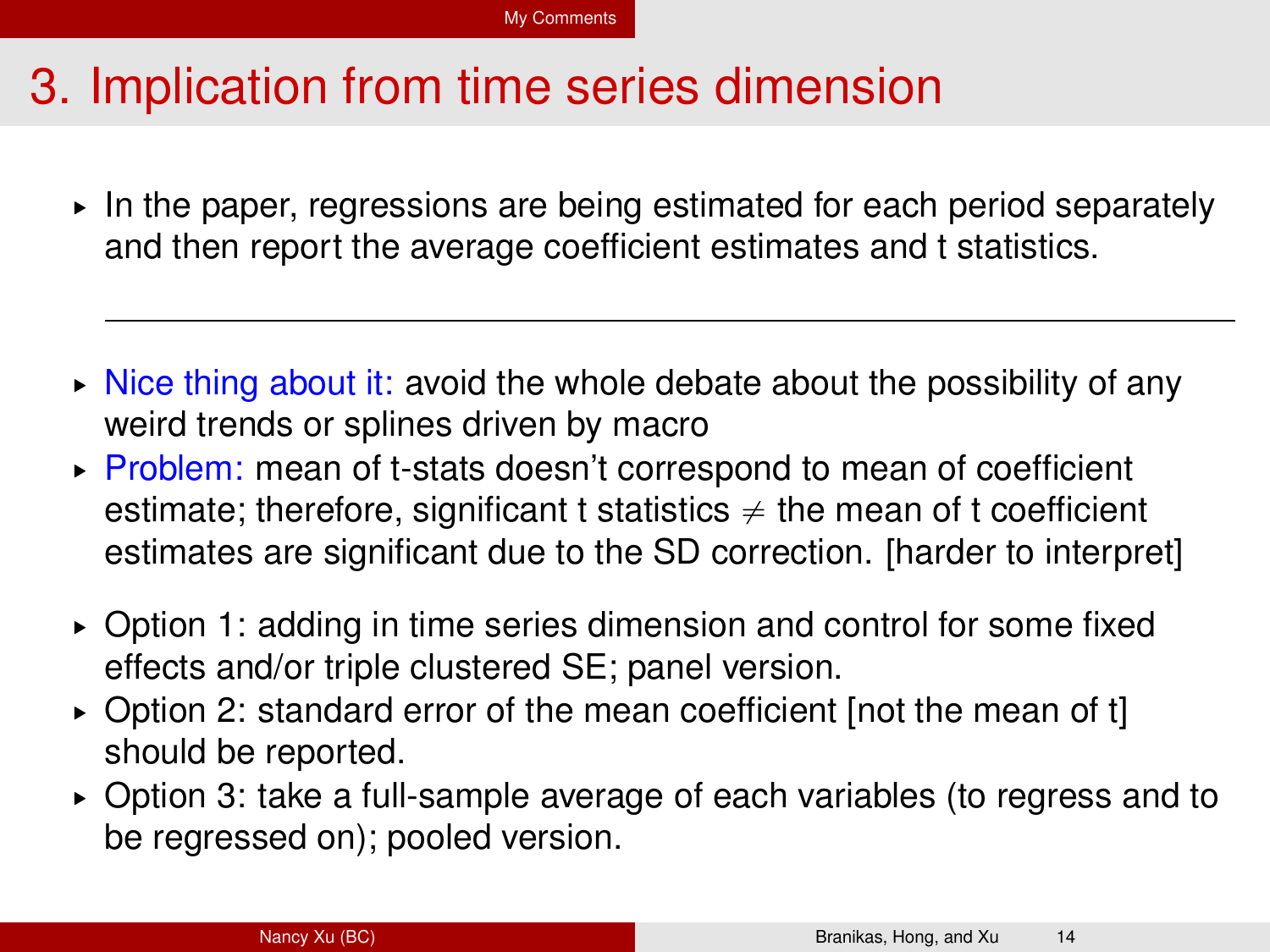# 4. Diminishing effect?

 $\triangleright$  Figure 1 (a) shows that there is an upward trend in the effect of distance loadings. However, it seems that there is a clear upward trend. [Simple projection shows that by 2018, the effect would fully diminish.] Thoughts?



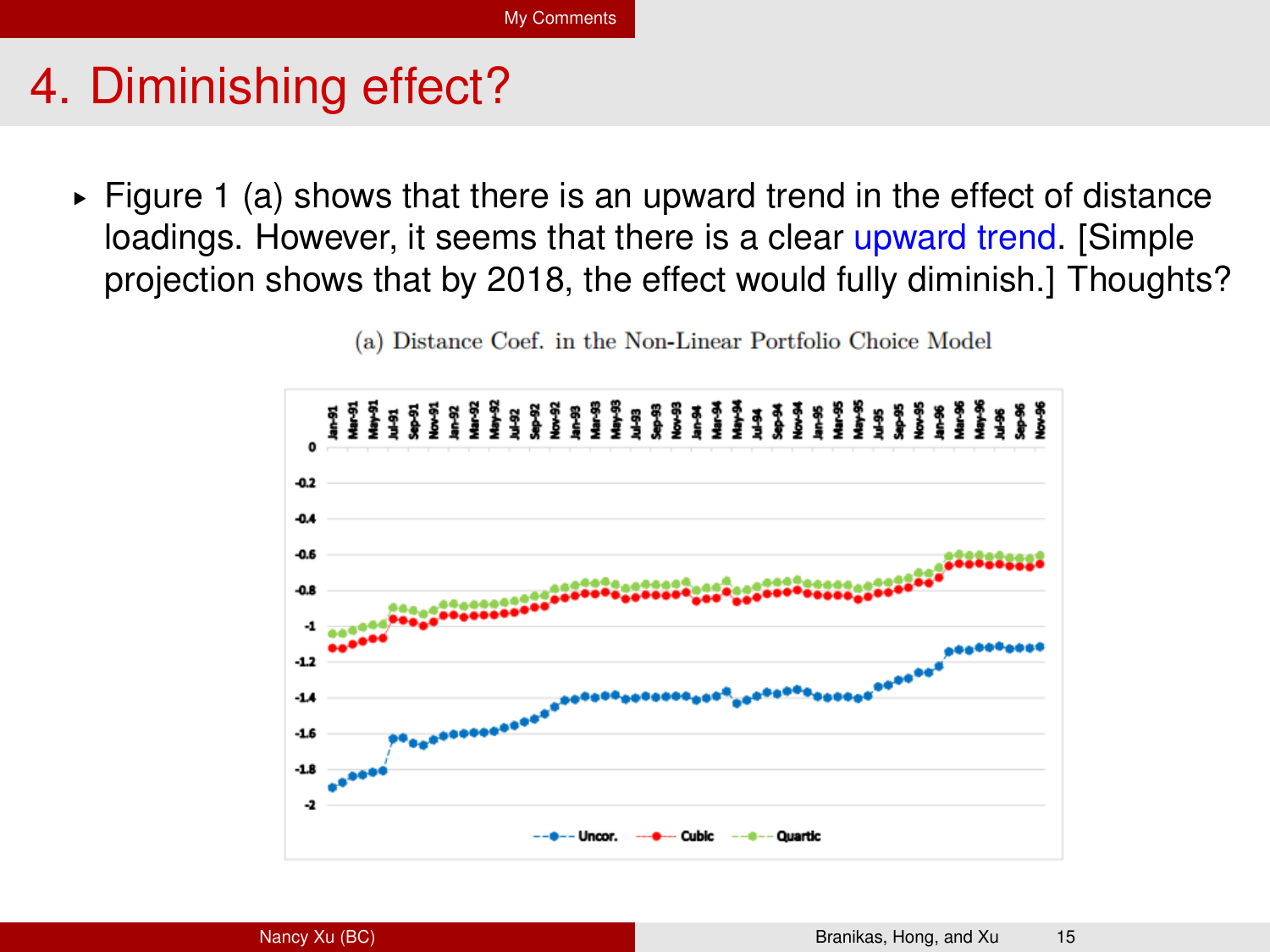## 4. Diminishing effect?

► How specific is it about this steady expansion period (91-96) in the U.S. history? [growth spurts story] Bad time: Will the loading larger or smaller?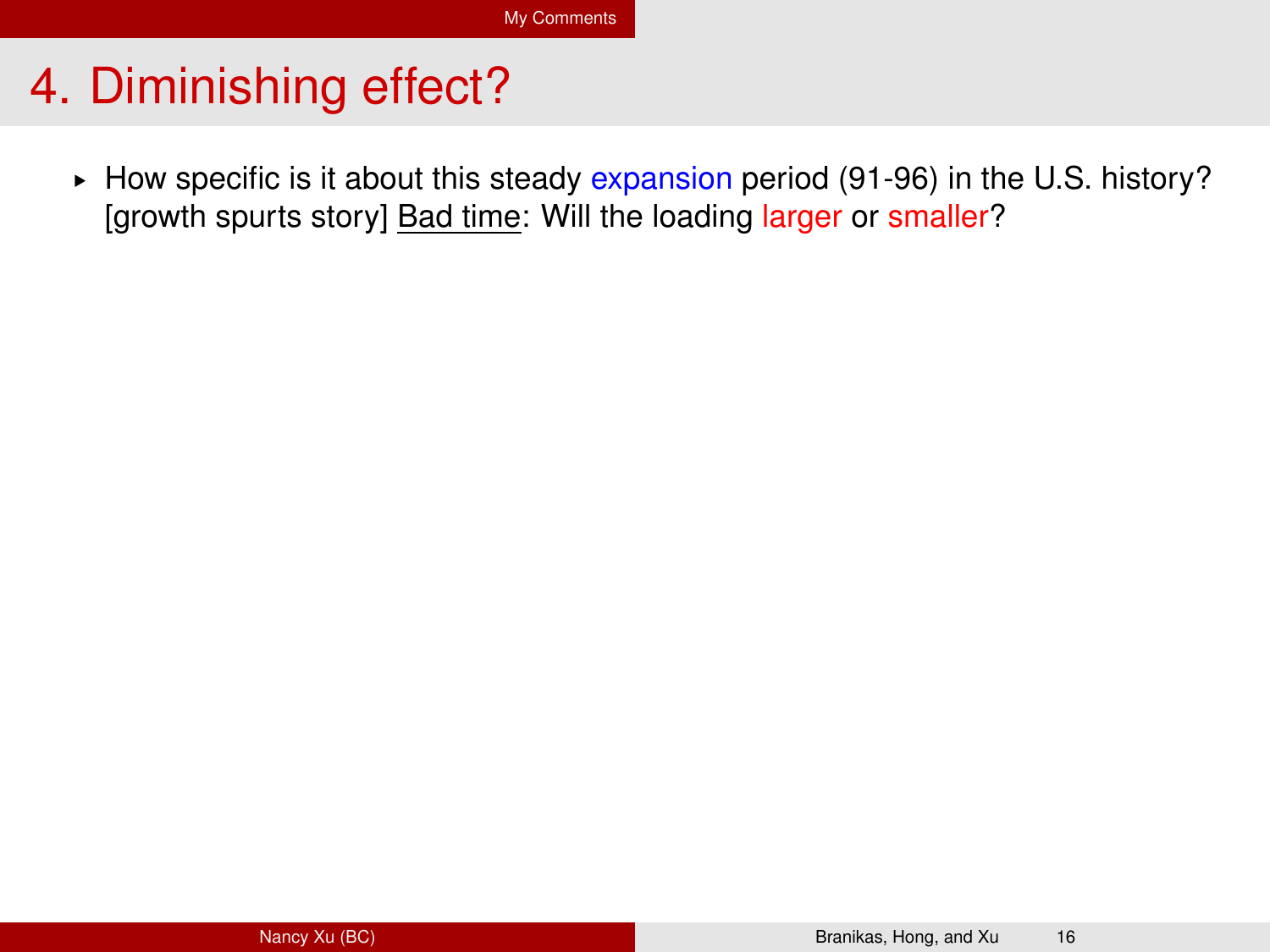# 4. Diminishing effect?

- $\blacktriangleright$  How specific is it about this steady expansion period (91-96) in the U.S. history? [growth spurts story] Bad time: Will the loading larger or smaller?
- § Introduce trends [back to Point 3]

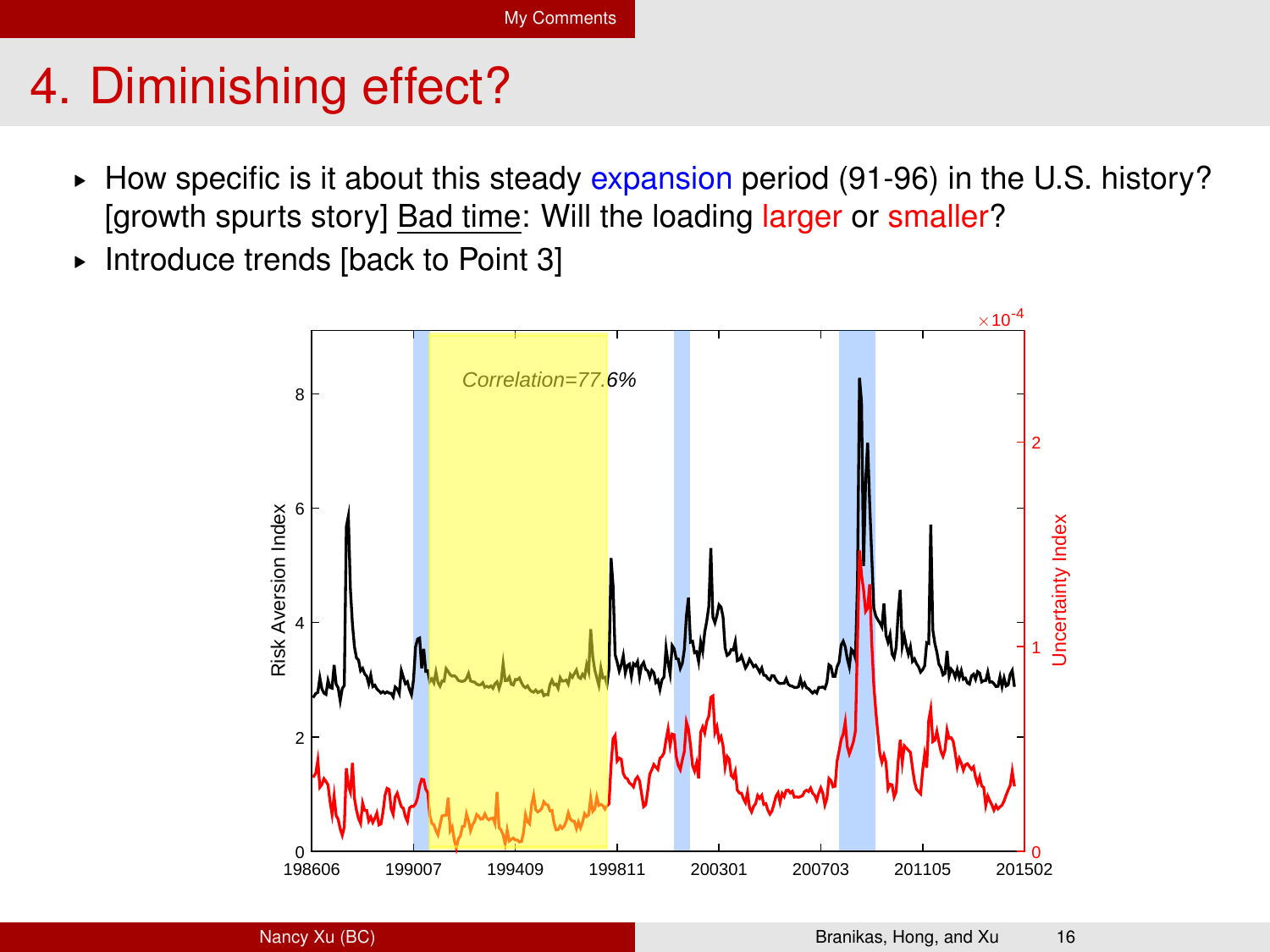#### <span id="page-41-0"></span>**Conclusion**

§ Very novel angle Well execution Intuitive story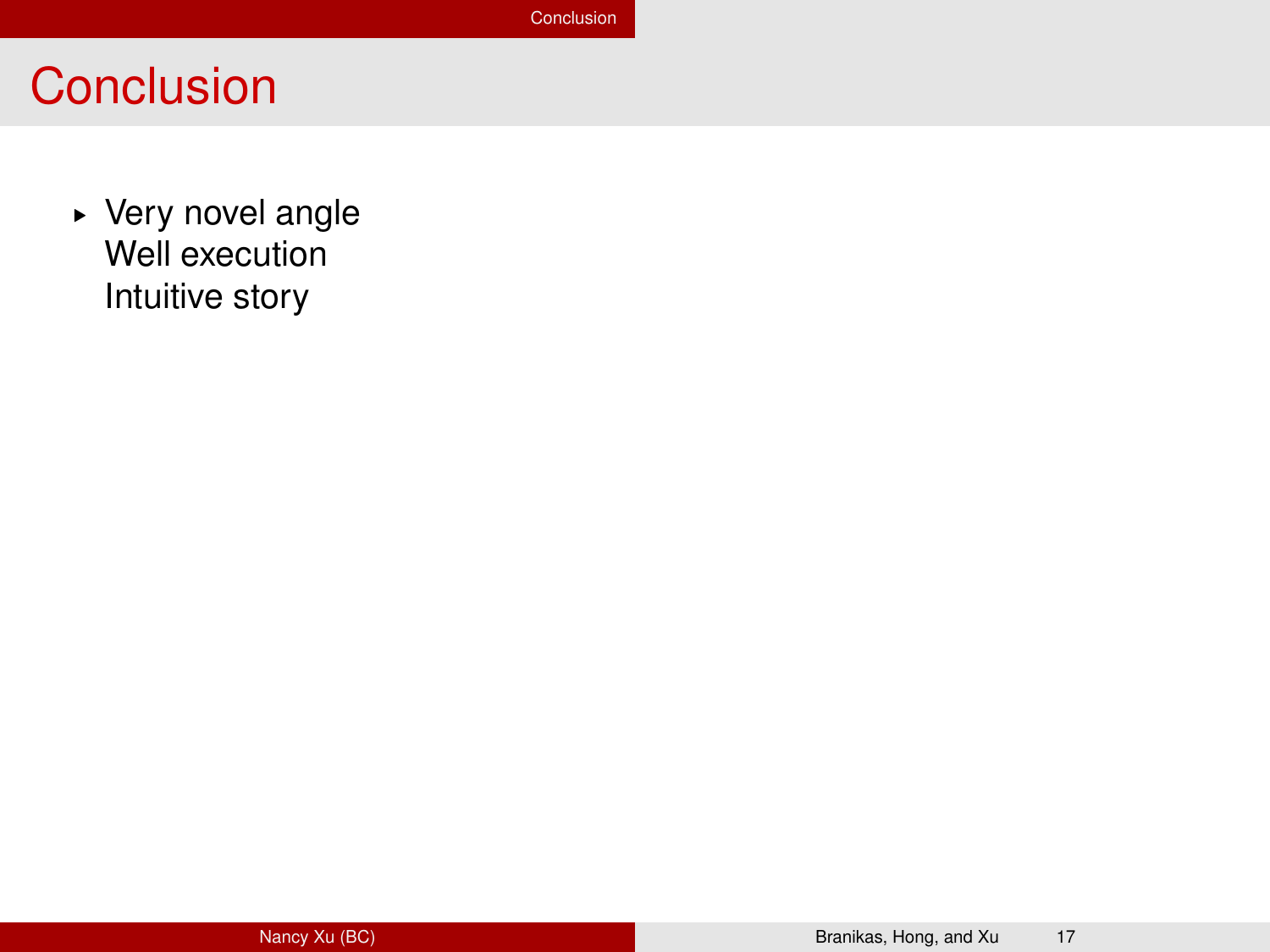#### **Conclusion**

- § Very novel angle Well execution Intuitive story
- § To make it more convincing:
	- 1. Portfolio benchmark – a similar stock universe?
	- 2. Non-linear dependent variable – recognize possibly asymmetric effect
	- 3. Implication from time series dimension – cannot really ignore!
	- 4. Diminishing effect?
		- Trend / specific about this long-period of expansion?